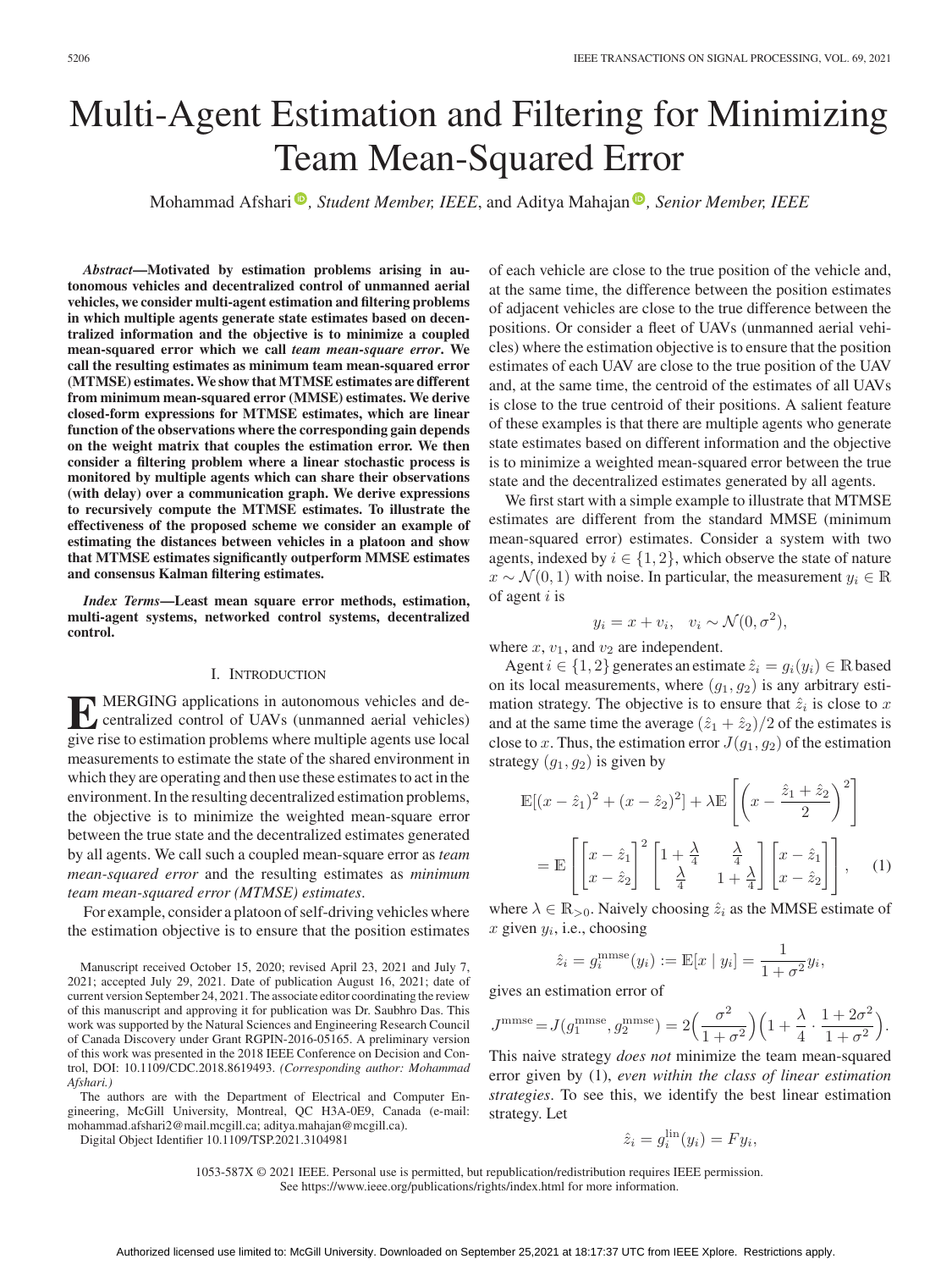

Fig. 1. Comparison of the relative improvement of the best linear MTMSE estimator over the MMSE estimator as a function of  $\sigma$  for different values of  $\lambda$ .

where  $F$  is same for both agents due to symmetry. The estimation error for this linear strategy is

$$
J^{\text{lin}} = J(g_1^{\text{lin}}, g_2^{\text{lin}}) = (2 + \lambda)(1 - F)^2 + 2\left(1 + \frac{\lambda}{4}\right)F^2\sigma^2,
$$

which is convex in  $F$ . The value of gain  $F$  which minimizes this estimation error is

$$
F = \frac{1}{1 + \frac{1 + \lambda/4}{1 + \lambda/2}\sigma^2} = \frac{1}{1 + \alpha\sigma^2},
$$

where  $\alpha = (1 + \lambda/4)/(1 + \lambda/2)$ . The corresponding estimation error is

$$
J^{\text{lin}} = (2 + \lambda) \frac{\alpha \sigma^2}{1 + \alpha \sigma^2}.
$$

Note that for large  $\lambda$ ,  $\alpha \approx 1/2$  and the relative improvement

$$
\Delta := \frac{J^{\text{mmse}} - J^{\text{lin}}}{J^{\text{lin}}} \approx \frac{1}{2} \cdot \frac{\sigma^2}{(1 + \sigma^2)^2},
$$

is significant for moderate values of  $\sigma$ . For example, for  $\sigma = 1$ , the relative percentage improvement is 12.5%.

The relative percentage improvement  $\Delta := (J^{\text{mmse}} J^{\text{lin}}$ )/ $J^{\text{lin}} \times 100$  as a function of  $\sigma$  for different values of  $\lambda$ is shown in Fig. 1. The improvement is significant for higher values of  $\lambda$ .

This significant improvement over MMSE estimates for a simple example motivates the central question of this paper: *what are the estimation and filtering strategies that minimize the team mean-squared error*? This question is conceptually challenging because agents with different partial observations have to generate estimates in a coordinated manner to minimize a common system-wide coupled cost. In order to minimize such a coupled cost, each agent needs to anticipate the estimates that will be generated by all other agents. The need to anticipate the decisions made by other agents, makes the problem of minimizing team mean-squared error significantly different from minimizing mean-squared error. We use tools for team theory [2] to determine such coordinated strategies for estimation in Section II. Then, we determine such coordinated strategies for filtering in Section III. We generalize the filtering results to infinite horizon setup in Section III-F. Finally, we present examples to illustrate that MTMSE estimates significantly outperform MMSE and consensus Kalman filtering estimates.

#### *A. Literature Overview*

Following the seminal work of Kalman [3] on recursive MMSE filtering, several variations of single- and multi-agent MMSE filtering have been investigated in the literature. However, as far as we are aware, there are only two references which have investigated estimation or filtering for the MTMSE objective [4], [5]. Both references investigated multi-agent filtering of a continuous time linear stochastic process. In [4], each agent observes a noise corrupted measurement of the state and the objective is to minimize a specific form of team mean-squared error. The key idea of [4] is to consider an augmented state and observation model and formulate the team mean-square error as the squared norm of an appropriately defined inner product of these augmented variables. It is shown that team mean-squared filtering problem can be formulated as a Hilbert space meansquared error filtering problem and, therefore, solved using an appropriate Kalman filter. The model considered in [5] is similar except that each agent has multiple observation channels and, at each time, can select which observation channel to use. The solution approach is similar to [4].

Although [4], [5] are able to transform a MTMSE filtering problem to a Hilbert space MMSE filtering problem, the approach has several limitations. First, and most importantly, the approach of [4], [5] is only applicable to a specific form of MTMSE cost. The formulation of the team mean-squared error as a squared norm of an appropriately defined inner product does not hold for the more general team mean-squared error considered in this paper. In particular, the form of the team meansquared error considered in the practical examples in Section IV cannot be written as the squared norm of an appropriate inner product. Second, the size augmented state variables used in [4], [5] scales linearly with the number of agents. In particular, for a *n*-agent MTMSE filtering where the state is of dimension  $d_x$ , the augmented state (and therefore the augmented estimate) is of dimension  $n(d_x)^2 \times nd_x$ . Thus the resulting Kalman filter needs to keep track of  $n^2(d_x)^3 \times n^2(d_x)^3$  dimensional covariance matrix. In contrast, the solution that we propose only requires a Kalman filter with a  $d_x \times d_x$  dimensional error covariance. Finally, [4], [5] did not consider sharing of measurements among the agents. Such a sharing of measurements is a key feature of the general filtering model that we consider in this paper.

Estimation problems with coupling between the estimates have been considered in the economics literature [6]–[8]. However, in such models, agents are strategic and want to minimize an individual estimation objective. The solution concept is identifying estimation strategies which are in Nash equilibrium which is different from the solution concept of minimizing a common team estimation error considered here.

There is a rich literature on multi-agent filtering for distributed sensor fusion [9]–[13] as well as for distributed simultaneous localization and mapping (SLAM) in robotics [14]–[16]. There is also a rich literature on multi-agent estimation using consensus and gossip Kalman filters [17]–[22] (and references therein). However, all these methods only consider MMSE filtering. As illustrated by motivating example presented at the beginning, MTMSE estimates can be significantly different from MMSE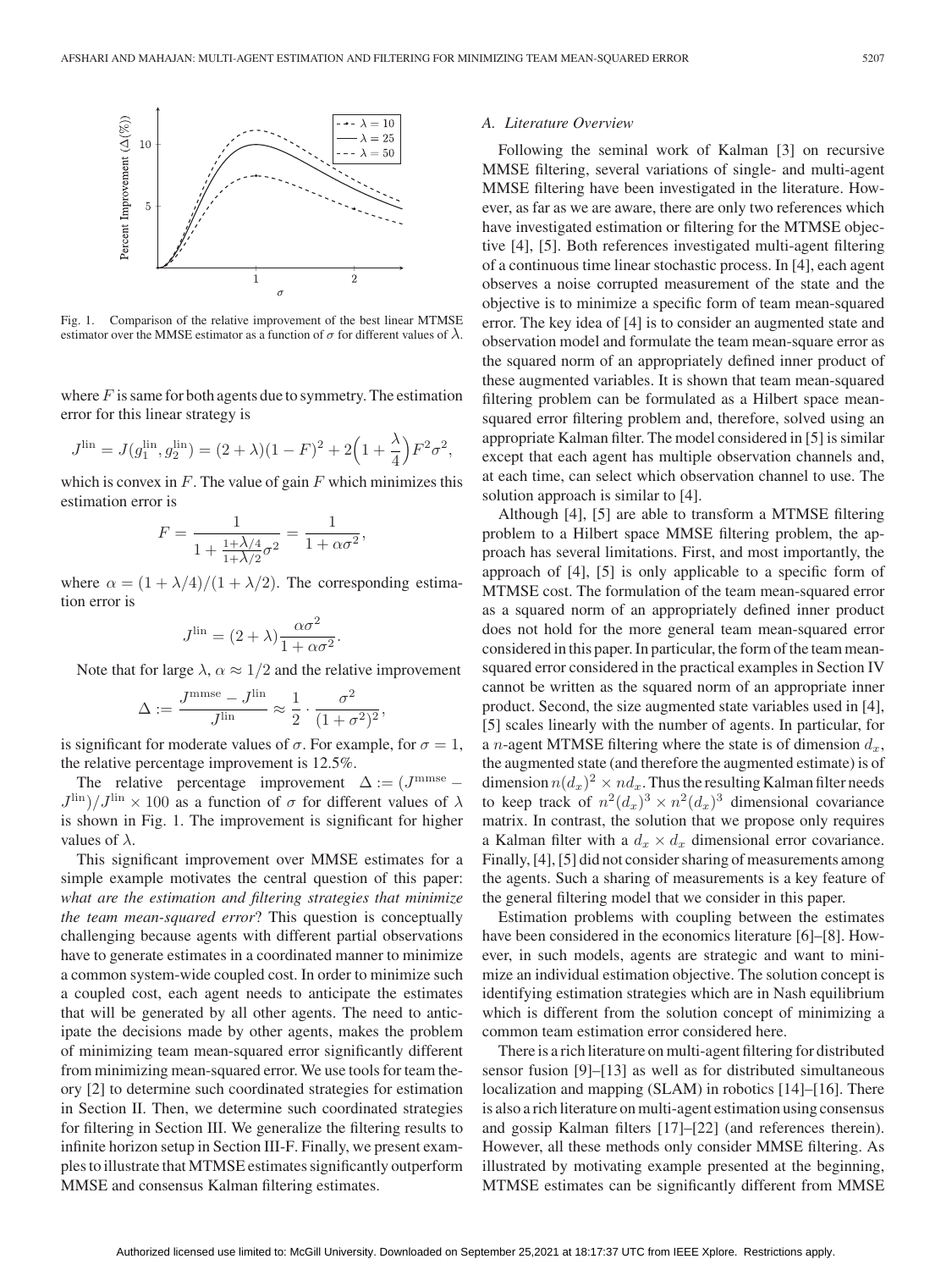estimates. So, the vast literature on multi-agent MMSE filtering is not directly applicable for MTMSE filtering.

# *B. Contributions of the Paper*

The salient feature of the model is that agents are informationally decentralized and need to cooperate to minimize a common team estimation objective. Our focus is to identify the structure of estimation strategies that find MTMSE when the graph topology, system dynamics, and the noise covariances are known to all agents.

We consider the problem of minimizing the team meansquared error in an estimation problem where the measurements of the agents may be split into a common measurement and local measurements.<sup>1</sup> Using tools from team theory [2], we show that the optimal MTMSE estimate is a sum of two terms. The first term is the MMSE estimate of the state given the common measurement. The second term is a linear function of the innovation in the local measurement given the common measurement. Furthermore, the corresponding gains are computed by solving a system of matrix equation, which can be converted into a linear system of equations using vectorization.

We then consider the problem of minimizing the sum of team mean-squared errors over time in a filtering problem where the agents share their measurements with their neighbors over a completely connected communication graph. Since the graph is completely connected, the information available at each agent can be split into common information and local information. We show that the structure of the optimal MTMSE estimates identified in the estimation setup continue to hold for filtering as well. We setup an appropriate linear system with delayed observation to derive recursive formulas for the MMSE estimate of the state based on the common information and the innovation in the local measurements given the common measurements. We also derive recursive formulas for computing various covariances needed to compute the gain which multiplies the innovation term in the optimal estimates.

Finally, we show that under standard stabilizability and detectability conditions, a time-homogeneous estimation strategy is optimal for minimizing the long-term average team meansquared error.

A preliminary version of this paper appeared in [1], where the main result for the filtering problem (Theorem 2) was stated. The proof of Theorem 2 relies heavily on the results for the estimation problem (Theorem 1) which was not included in [1]. Neither were the generalization to infinite horizon (Theorem 3). The detailed numerical experiments and the comparison with MMSE estimate and consensus Kalman filtering (Section IV), the detailed comparison with [4], [5] (Section I), the relation between the MTMSE estimates and decentralized control (Section V-B), and the trade-off between MTMSE filter complexity and estimation accuracy (Section V-C) are new as well.

#### *C. Notation*

Let  $\delta_{ij}$  denote the Kronecker delta function (which is one if  $i = j$  and zero otherwise). Given a matrix A,  $A_{ij}$  denotes its  $(i, j)$ -th element,  $A_{i\bullet}$  denotes its *i*-th row,  $A_{\bullet j}$  denotes its j-th column,  $A<sup>T</sup>$  denotes its transpose,  $vec(A)$  denotes the column vector of A formed by vertically stacking the columns of A. Given a vector x,  $||x||^2$  denotes  $x^Tx$ . Given matrices A and  $B$ , diag $(A, B)$  denotes the matrix obtained by putting  $A$ and B in diagonal blocks, and  $A \otimes B$  denotes the Kronecker product of the two matrices. Given matrices A and B with the same number of columns, rows $(A, B)$  denotes the matrix obtained by stacking A on top of B. Given a squared matrix  $A$ ,  $\text{Tr}(A)$  denotes the sum of its diagonal elements. Given a symmetric matrix A, the notation  $A > 0$  and  $A \ge 0$  mean that A is positive definite and semi-definite, respectively.  $1_{n \times m}$  is a  $n \times m$  matrix with all elements being equal to one.  $\mathbf{0}_n$  is a square  $n \times n$  matrix with all elements being equal to zero.  $\mathbf{I}_n$  is the  $n \times n$  identity matrix. We omit the subscript from  $\mathbf{I}_n$  when the dimension is clear from context. We sometimes consider random vectors  $X = (x_1, \ldots, x_k)$  as a set with random elements  $\{x_1, \ldots, x_k\}$ . In particular, given two random vectors  $X = (x_1, \ldots, x_k)$  and  $Y = (y_1, \ldots, y_m)$ , we define  $X \cap Y$ to mean  $\text{vec}(\{x_1,\ldots,x_k\}\bigcap \{y_1,\ldots,y_m\})$ . Similarly, we use  $X \setminus Y$  to mean vec $({x_1, \ldots, x_k}\setminus {y_1, \ldots, y_m}).$ 

Given any vector valued process  $\{y(t)\}_{t>1}$  and any time instances  $t_1$ ,  $t_2$  such that  $t_1 \leq t_2$ ,  $y(t_1:t_2)$  is a short hand notation for  $\text{vec}(y(t_1), y(t_1 + 1), \ldots, y(t_2))$ . Given matrices  $\{A(i)\}_{i=1}^n$  with the same number of rows and vectors  $\{w(i)\}_{i=1}^n$ , rows $(\bigodot_{i=1}^n A(i))$  and  $\text{vec}(\bigodot_{i=1}^n w(i))$  denote rows $(A(1),...,A(n))$  and  $vec(w(1),...,w(n))$ , respectively.

Given random vectors x and y,  $\mathbb{E}[x]$  and  $\text{var}(x)$  denote the mean and variance of x while  $cov(x, y)$  denotes the covariance between  $x$  and  $y$ .

## II. MINIMUM TEAM MEAN-SQUARED ERROR (MTMSE) **ESTIMATION**

## *A. Model and Problem Formulation*

Consider a system with  $n$  agents that are indexed by the set  $N = \{1, \ldots, n\}$ . The agents are interested in estimating the state  $x \in \mathbb{R}^{d_x}$  of nature. Agent i makes a local measurement  $y_i \in \mathbb{R}^{d_y^i}$ ,  $i \in N$ . In addition, all agents observe a common measurement, which we denote by  $y_0 \in \mathbb{R}^{d_y^0}$ . We use  $N_0$  to denote the set  $\{0, 1, \ldots, n\}$ .

The variables  $(x, y_0, y_1, \ldots, y_n)$  are assumed to be jointly Gaussian zero-mean random variables. For any  $i, j \in N_0$ , let  $\Theta_i = \text{cov}(x, y_i)$  and  $\Sigma_{ij} = \text{cov}(y_i, y_j)$ .

Agent  $i \in N$  generates an estimate  $\hat{z}_i \in \mathbb{R}^{d_z^i}$  according to an estimation rule  $g_i$ , i.e.,  $\hat{z}_i = g_i(y_0, y_i)$ . Given weight matrices  $\{S_{ij}\}_{i,j\in\mathbb{N}}$  and  $\{L_i\}_{i\in\mathbb{N}}$ , where  $S_{ij}\in\mathbb{R}^{d_z^i\times d_z^j}$  and  $L_i\in\mathbb{R}^{d_z^i\times d_z^j}$  $\mathbb{R}^{d_z^i \times d_x}$ , the performance is measured by the team estimation error given by:

$$
c(x, \hat{z}_1, \dots, \hat{z}_n) = \sum_{i \in N} \sum_{j \in N} (L_i x - \hat{z}_i)^{\mathsf{T}} S_{ij} (L_j x - \hat{z}_j).
$$
 (2)

 $1$ If no such split is possible, then the common measurement is simply empty.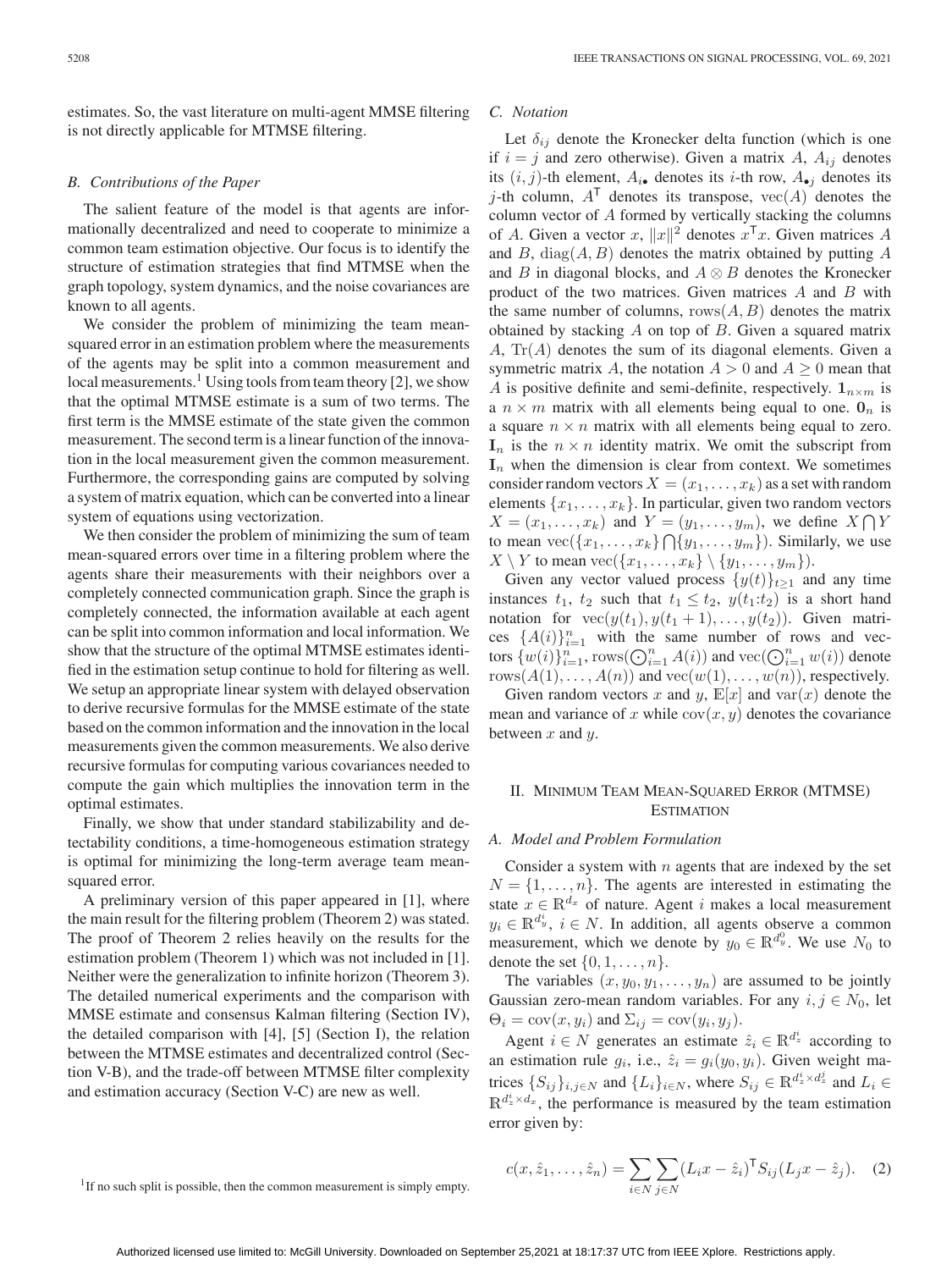Let  $\hat{z} = \text{vec}(\hat{z}_1, \dots, \hat{z}_n)$  denote the estimate of all agents. The team estimation error  $c(x, \hat{z})$  is a weighted quadratic function of  $(Lx - \hat{z})$ . In particular,

$$
c(x, \hat{z}) = (Lx - \hat{z})^{\mathsf{T}} S(Lx - \hat{z}), \tag{3}
$$

where  $S$  and  $L$  are given by

$$
S = \begin{bmatrix} S_{11} & \cdots & S_{1n} \\ \vdots & \ddots & \vdots \\ S_{n1} & \cdots & S_{nn} \end{bmatrix} \quad \text{and} \quad L = \begin{bmatrix} L_1 \\ \vdots \\ L_n \end{bmatrix} . \tag{4}
$$

We assume that the matrix  $S$  is positive definite.

We now present a few examples of the estimation error function of the form (3):

1) Suppose  $x = \text{vec}(x_1, \ldots, x_n)$ , where  $x_i$  is the local state of agent  $i \in N$ . Suppose the agents want to estimate their own local state, but at the same time, want to make sure that the average  $\bar{z} := \frac{1}{n} \sum_{i \in N} \hat{z}_i$  of their estimates is close to the average  $\bar{x} := \frac{1}{n} \sum_{i \in N} x_i$  of their local states. In this case, the team mean-squared error function is

$$
c(x, \hat{z}) = \sum_{i \in N} ||x_i - \hat{z}_i||^2 + \lambda ||\bar{x} - \bar{z}||^2, \qquad (5)
$$

where  $\lambda \in \mathbb{R}_{>0}$ . This can be written in the form (3) with  $L = I$ , and

$$
S_{ij} = \left(\delta_{ij} + \frac{\lambda}{n^2}\right) \mathbf{I}.
$$

2) Suppose the agents are moving in a line (e.g., a vehicular platoon) or in a closed shape (e.g., UAVs flying in a formation) and want to estimate their local state but, at the same time, want to ensure that the difference  $\hat{d}_i$  :=  $\hat{z}_i - \hat{z}_{i+1}$  between their estimates is close to the difference  $d_i := x_i - x_{i+1}$  of their local states.

For example when agents are moving in a line, the team mean-squared error function is

$$
c(x, \hat{z}) = \sum_{i \in N} ||x_i - \hat{z}_i||^2 + \lambda \sum_{i \in N \setminus n} ||d_i - \hat{d}_i||^2, \quad (6)
$$

where  $\lambda \in \mathbb{R}_{>0}$ . This can be written in the form (3) with  $L = I$  and

$$
S_{ij} = \begin{cases} (1+2\lambda)\mathbf{I}, & i = j \in \{2,\dots,n-1\} \\ (1+\lambda)\mathbf{I}, & i = j \in \{1,n\} \\ -\lambda\mathbf{I}, & j \in \{i+1,i-1\} \\ 0, & \text{otherwise.} \end{cases}
$$

A similar weight matrix can be obtained for the case when agents are moving in a closed shape.

3) Suppose each agent generates an estimate  $\hat{z}_i \in \mathbb{R}^{d_x}$  of the state  $x$  of nature and the objective is to minimize

$$
c(x, \hat{z}_1, \dots, \hat{z}_n) = \sum_{i \in N} \sum_{j \in N} (x - \hat{z}_i)^{\mathsf{T}} S_{ij} (x - \hat{z}_j).
$$

This can be written in the form (3) with  $L = \mathbf{1}_{n \times 1} \otimes$  $\mathbf{I}_{d_x \times d_x}$ . This cost function is equivalent to the team meansquared error considered in [4], [5].

We are interested in the following optimization problem.

*Problem 1:* Given the covariance matrices  $\{\Theta_i\}_{i \in N_0}$  and  $\{\sum_{i,j}\}_{i,j\in\mathbb{N}_0}$  and weight matrices L and S, choose the estimation strategy  $g = (g_1, \ldots, g_n)$  to minimize the expected team estimation error  $J(g)$  given by

$$
J(g) := \mathbb{E}[c(x,\hat{z})].\tag{7}
$$

*Remark 1:* In Problem 1, the system model is common knowledge among all agents. Thus, it may be viewed as a problem of "centralized planning and decentralized execution." The key conceptual difficulty in the problem is that the estimates are generated using different information (recall that the information available at agent i is  $(y_0, y_i)$  with the objective of minimizing a common coupled team estimation error given by (3). This feature makes the Problem 1 conceptually different from the standard estimation problem of minimizing the MMSE error.

## *B. Optimal Team Estimation Strategy*

We define three auxiliary variables:

- All agents' *common estimate of state* x given the common measurement  $y_0$  at all agents. We denote this estimate by  $\hat{x}_0$  and it is equal to  $\mathbb{E}[x|y_0]$ .<br>• All agents' *common estimate of agent i's measurement*
- $y_i$  given the common measurement  $y_0$ . We denote this estimate by  $\hat{y}_i$  and it is equal to  $\mathbb{E}[y_i|y_0]$ .
- The *innovation in the local measurement of agent* i with respect to the common measurement. We denote this innovation  $\tilde{y}_i$  and it is equal to  $y_i - \hat{y}_i$ .

Let  $\Theta_i$  denote the covariance  $cov(x, \tilde{y}_i)$  and  $\Sigma_{ij}$  denote the covariance  $cov(\tilde{y}_i, \tilde{y}_j)$ . From elementary properties of Gaussian random variables, we have the following:

*Lemma 1:* The covariance matrices defined above are given by

- 1)  $\hat{\Theta}_i = \Theta_i \Theta_0 \Sigma_{00}^{-1} \Sigma_{0i}.$
- 2)  $\hat{\Sigma}_{ij} = \Sigma_{ij} \Sigma_{i0} \Sigma_{00}^{-1} \Sigma_{0j}.$
- Therefore, the auxiliary variables defined above are given by 3)  $\hat{x}_0 = \Theta_0 \Sigma_{00}^{-1} y_0.$
- 4)  $\hat{y}_i = \sum_{ij} \sum_{00}^{-1} y_0.$

Furthermore, we have

- 5)  $\mathbb{E}[x_i|y_0, y_i] = \hat{x}_0 + \hat{\Theta}_i \hat{\Sigma}_{ii}^{-1} \tilde{y}_i.$
- 6)  $\mathbb{E}[\tilde{y}_j | y_0, y_i] = \hat{\Sigma}_{ji} \hat{\Sigma}_{ii}^{-1} \tilde{y}_i.$

The result follows from elementary properties of Gaussian random variables. Then, we have the following.

*Theorem 1:* The estimation strategy that minimizes the team mean-squared error in Problem 1 is a linear function of the measurements. Specifically, the MTMSE estimate may be written as

$$
\hat{z}_i = L_i \hat{x}_0 + F_i \tilde{y}_i, \quad \forall i \in N,
$$
\n(8)

where the gains  ${F_i}_{i \in N}$  satisfy the following system of matrix equations:

$$
\sum_{j \in N} \left[ S_{ij} F_j \hat{\Sigma}_{ji} - S_{ij} L_j \hat{\Theta}_i \right] = 0, \quad \forall i \in N. \tag{9}
$$

If  $\sum_{i}$  > 0 for all  $i \in N$ , then (9) has a unique solution which can be written as

$$
F = \Gamma^{-1} \eta,\tag{10}
$$

where 
$$
F = \text{vec}(F_1, ..., F_n)
$$
,  
\n
$$
\eta = \text{vec}(S_{1\bullet}L\hat{\Theta}_1, ..., S_{n\bullet}L\hat{\Theta}_n),
$$
\n
$$
\Gamma = [\Gamma_{ij}]_{i,j \in N}, \text{ where } \Gamma_{ij} = \hat{\Sigma}_{ij} \otimes S_{ij}.
$$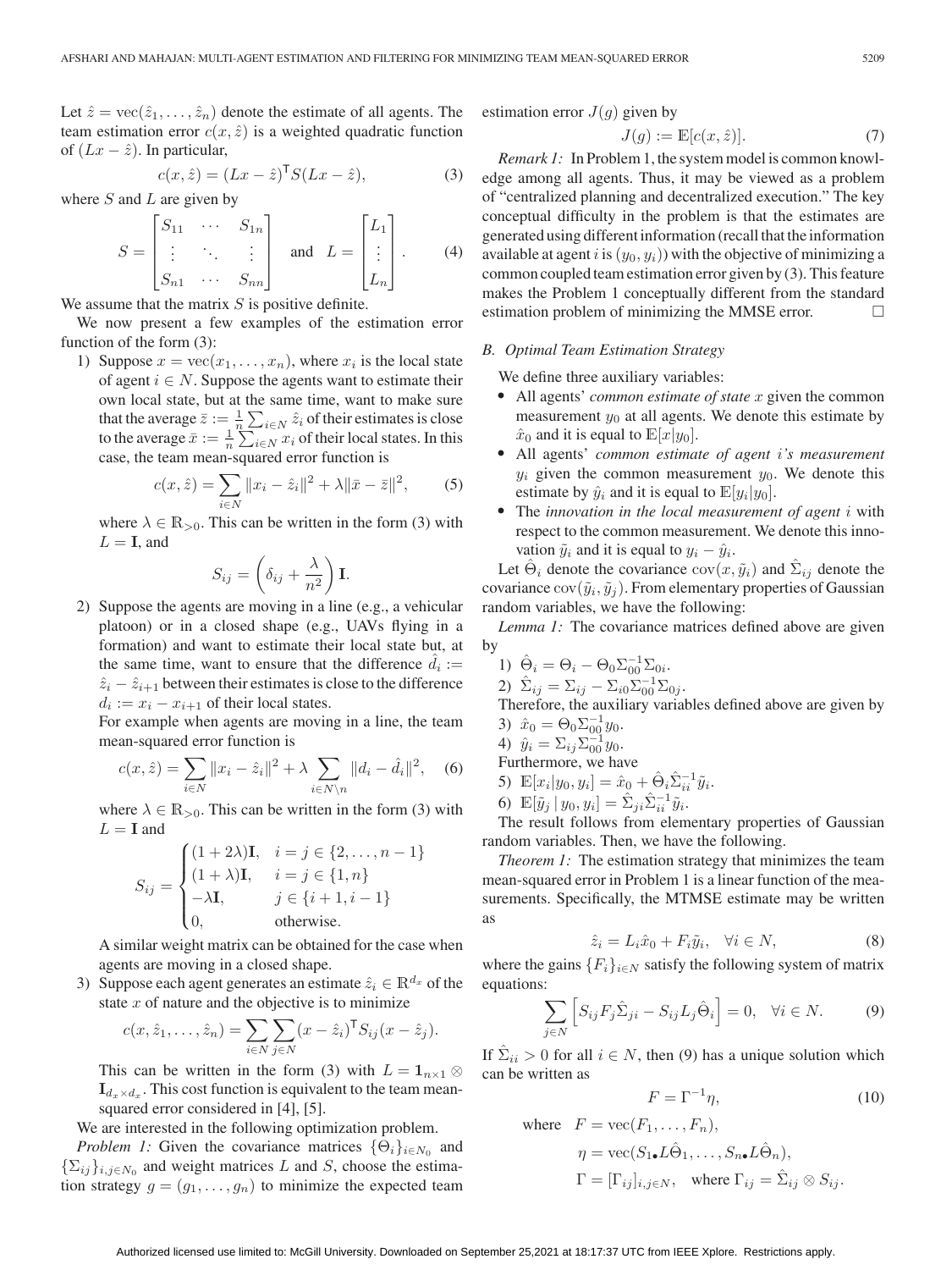Furthermore, the minimum team mean-squared error is given by

$$
J^* = \text{Tr}(L^{\mathsf{T}} S L P_0) - \eta^{\mathsf{T}} \Gamma^{-1} \eta,\tag{11}
$$

where  $S_i = [S_{i1}, \ldots, S_{in}]$  and  $P_0 = \text{var}(x - \hat{x}_0)$ .

The proof of Theorem 1 is presented in Appendix A.

To illustrate this result, consider the two agent example presented in the introduction. In that model, there is no common measurement. So  $\hat{x}_0 = 0$ ,  $\hat{y}_i = 0$ , and therefore  $\tilde{y}_i = y_i$ . Moreover,  $\Sigma_{ij} = 1 + \sigma^2 \delta_{ij}$  and  $\Theta_i = 1$ . Therefore,

$$
\Gamma_{ij} = S_{ij}\hat{\Sigma}_{ij} = \left(\delta_{ij} + \frac{\lambda}{4}\right)(1 + \delta_{ij}\sigma^2),
$$
  

$$
\eta_i = S_{i1} + S_{i2} = 1 + \frac{\lambda}{2}.
$$

Thus, the optimal gains are

$$
F = \Gamma^{-1} \eta = \frac{1}{1 + \alpha \sigma^2} \begin{bmatrix} 1 \\ 1 \end{bmatrix},
$$

where  $\alpha = (1 + \lambda/4)/(1 + \lambda/2)$  and the minimum team meansquared error is

$$
J^* = \left(\sum_{i,j} S_{ij}\right) - \eta^{\mathsf{T}} F = (2 + \lambda) \frac{\alpha \sigma^2}{1 + \alpha \sigma^2}.
$$

Thus, we recover the results obtained by brute force calculations in the introduction.

*Remark 2:* In (8), the first term of the estimate is the MMSE estimate of the current state given the common measurements. The second term may be viewed as a "correction" which depends on the innovation in the local measurement. A salient feature of the result is that the gains  ${F_i}_{i \in N}$  depend on the weight matrix S.

*Remark 3:* When S is block diagonal, there is no cost coupling among the agents and Problem 1 reduces to  $n$  separate problems. Thus, the MMSE estimates  $L_i\hat{x}_i$  are also the MTMSE estimates.

# III. MINIMUM TEAM MEAN-SQUARED ERROR (MTMSE) FILTERING

In this section, we consider the problem of filtering to minimize team mean-squared error when agents share information over a communication graph. We start with a quick overview of graph theoretic terminology.

#### *A. Overview of Graph Theoretic Terminology*

A directed weighted graph G is an ordered set  $(N, E, \tau)$  where N is the set of nodes and  $E \subset N \times N$  is the set of ordered edges, and  $\tau : E \to \mathbb{R}^k$  is a weight function. An edge  $(i, j)$  in E is considered directed from  $i$  to  $j$ ;  $i$  is the *in-neighbor* of  $j$ ;  $j$  is the *out-neighbor* of  $i$ ; and  $i$  and  $j$  are neighbors. The set of in-neighbors of i, called the *in-neighborhood* of i, is denoted by N<sup>−</sup> <sup>i</sup> ; the set of out-neighbors of i, called the *out-neighborhood*, is denoted by  $N_i^+$ .

In a directed graph, a *directed path*  $(v_1, v_2, \ldots, v_k)$  is a weighted sequence of distinct nodes such that  $(v_i, v_{i+1}) \in E$ . The *length* of a path is the weighted number of edges in the path. The *geodesic distance* between two nodes i and j, denoted

by  $\ell_{ij}$ , is the shortest weight length of all paths connecting the two nodes. The weighted *diameter* of the graph is the largest weighted geodesic distance between any two nodes. A directed graph is called *strongly connected* if for every pair of nodes  $i, j \in N$ , there is a directed path from i to j and from j to i. A directed graph is called *complete* if for every pair of nodes  $i, j \in N$ , there is a directed edge from i to j and from j to i.

## *B. Model and Problem Formulation*

*1) Observation Model:* Consider a linear stochastic process  ${x(t)}_{t\geq 1}$ ,  $x(t) \in \mathbb{R}^{d_x}$ , where  $x(1) \sim \mathcal{N}(0, \Sigma_x)$  and for  $t \geq 1$ ,

$$
x(t+1) = Ax(t) + w(t),
$$
 (12)

where A is a  $d_x \times d_x$  matrix and  $w(t) \in \mathbb{R}^{d_x}$ ,  $w(t) \sim \mathcal{N}(0, Q)$ , is the process noise. There are n agents, indexed by  $N =$  $\{1,\ldots,n\}$ , which observe the process with noise. At time t, the measurement  $y_i(t) \in \mathbb{R}^{d_y^i}$  of agent  $i \in N$  is given by

$$
y_i(t) = C_i x(t) + v_i(t),
$$
 (13)

where  $C_i$  is a  $d_y^i \times d_x$  matrix and  $v_i(t) \in \mathbb{R}^{d_y^i}$ ,  $v_i(t) \sim$  $\mathcal{N}(0, R_i)$ , is the measurement noise. Eq (13) may be written in vector form as

$$
y(t) = Cx(t) + v(t),
$$

where  $C = \text{rows}(C_1, ..., C_n)$ ,  $y(t) = \text{vec}(y_1(t), ..., y_n(t))$ , and  $v(t) = \text{vec}(v_1(t),...,v_n(t)).$ 

The agents are connected over a communication graph  $G$ , which is a *strongly connected* weighted directed graph with vertex set N. For every edge  $(i, j)$ , the associated weight  $\tau_{ij}$ is a positive integer that denotes the communication delay from node  $i$  to node  $j$ .

Let  $I_i(t)$  denote the information available to agent i at time t. We assume that agent  $i$  knows the history of all its measurements and  $\tau_{ji}$  step delayed information of its in-neighbor  $j, j \in N_i^-$ , i.e.,

$$
I_i(t) = \{y_i(1:t)\} \odot \left(\bigodot_{j \in N_i^-} \{I_j(t-\tau_{ji})\}\right). \qquad (14)
$$

In (14), we implicitly assume that  $I_i(t) = \emptyset$  for any  $t \leq 0$ .

Let  $\zeta_i(t) = I_i(t) \setminus I_i(t-1)$  denote the new information that becomes available to agent i at time t. Then,  $\zeta_i(1) = y_i(1)$  and for  $t > 1$ ,

$$
I_i(t) = \text{vec}(y_i(t), \{\zeta_j(t - \tau_{ji})\}_{j \in N_i^-}).
$$

It is assumed that at each time t, agent  $j \in N$ , communicates  $\zeta_i(t)$  to all its out-neighbors. This information reaches the outneighbor i of agent j at time  $t + \tau_{ii}$ .

Some examples of the communication graph are as follows.

*Example 1:* Consider a complete graph with  $\tau$ -step delay along each edge. The resulting information structure is

$$
I_i(t) = \{y(1:t-\tau), y_i(t-\tau+1:t)\},\
$$

which is the τ *-step delayed sharing information structure* [23]. *Example 2:* Consider a strongly connected graph with unit delay along each edge. Let  $\tau^* = \max_{i,j \in N} \ell_{ij}$ , denote the weighted diameter of the graph and  $N_i^k = \{j \in N : \ell_{ji} = k\}$ denote the *k*-hop in-neighbors of *i* with  $N_i^0 = \{i\}$ . The resulting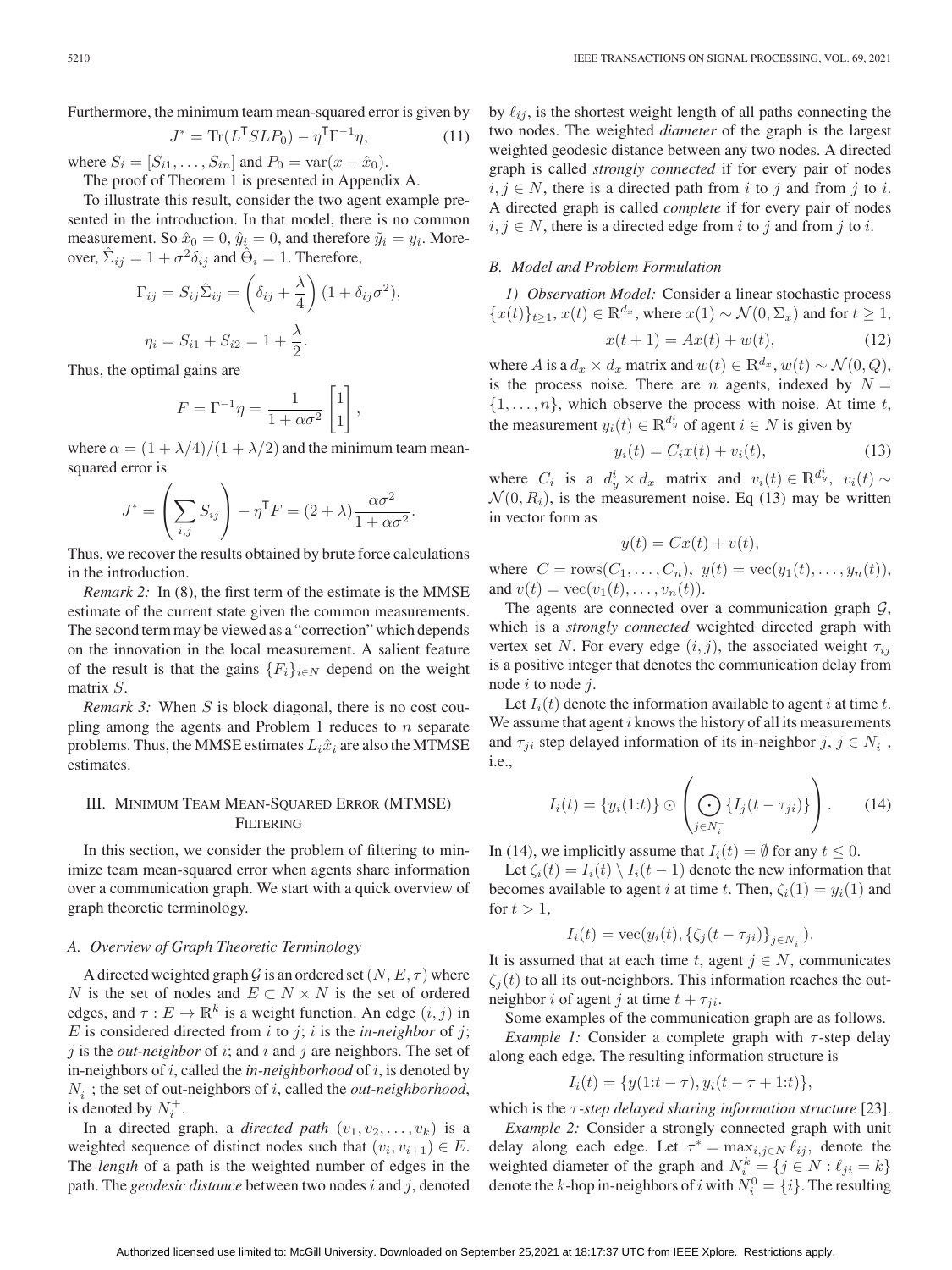information structure is

$$
I_i(t) = \bigcup_{k=0}^{\tau^*} \bigcup_{j \in N_i^k} \{ y_j(1:t-k) \},\,
$$

which we call the *neighborhood sharing information structure*.

At time t agent  $i \in N$  generates an estimate  $\hat{z}_i(t) \in \mathbb{R}^{d_z^i}$  of  $L_i x(t)$  (where  $L_i$  is a  $\mathbb{R}^{d_z^i \times d_x}$  matrix) according to

$$
\hat{z}_i(t) = g_{i,t}(I_i(t)),
$$

where  $g_{i,t}$  is a measurable function called the *estimation rule* at time t. The collection  $g_i := (g_{i,1}, g_{i,2}, \dots)$  is called the *estimation strategy* of agent i and  $g := (g_1, \ldots, g_n)$  is the *team estimation strategy profile* of all agents.

2) Estimation Cost: Let  $\hat{z}(t) = \text{vec}(\hat{z}_1(t),...,\hat{z}_n(t))$  denote the estimate of all agents. As in Section II, we assume that the estimation error  $c(x(t), \hat{z}(t))$  is a weighted quadratic function of  $(Lx(t) - \hat{z}(t))$  of the form

$$
c(x(t), \hat{z}(t)) = (Lx(t) - \hat{z}(t))^{\mathsf{T}} S(Lx(t) - \hat{z}(t)).
$$
 (15)

Examples of such estimation error functions were given in Section II-A.

*3) Problem Formulation:* It is assumed that the system satisfies the following assumptions.

- (A1) The cost matrix  $S$  is positive definite.
- (A2) The noise covariance matrices  $\{R_i\}_{i\in\mathbb{N}}$  are positive definite and Q and  $\Sigma_x$  are positive semi-definite.
- (A3) The primitive random variables  $(x(1), \{w(t)\}_{t\geq 1}, \{v_1(t)\}_{t\geq 1}, \ldots, \{v_n(t)\}_{t\geq 1})$  are independent.
- (A4) For any square root D of matrix Q such that  $DD = Q$ ,  $(A, D)$  is stabilizable.
- $(A, C)$  is detectable.

We are interested in the following optimization problem.

*Problem 2 (Finite Horizon):* Given matrices  $A, \{C_i\}_{i \in N}$ ,  $\Sigma_x$ , Q,  $\{R_i\}_{i\in\mathbb{N}}$ , L, S, a *communication graph* G (and the corresponding weights  $\tau_{ij}$ ), and a horizon T, choose a team estimation strategy profile g to minimize  $J_T(g)$  given by

$$
J_T(g) = \mathbb{E}^g \bigg[ \sum_{t=1}^T c(x(t), \hat{z}(t)) \bigg]. \tag{16}
$$

*Problem 3 (Infinite Horizon):* Given matrices  $A, \{C_i\}_{i \in N}$ ,  $\Sigma_x, Q, \{R_i\}_{i \in N}$ , and a *communication graph* G (and the corresponding weights  $\tau_{ij}$ ), choose a team estimation strategy profile g to minimize  $\bar{J}(g)$  given by

$$
\bar{J}(g) = \limsup_{T \to \infty} \frac{1}{T} J_T(g). \tag{17}
$$

As was the case for the estimation problem presented in Section II, a salient feature of the model is that the estimates are generated using different information while the objective is to minimize a common coupled estimation error given by (16) or (17). This feature makes the Problems 2 and 3 conceptually diffferent from the standard filtering problem of minimizing the MMSE error.

*Remark 4:* For Problem 2, the assumption that the dynamics, measurements, and cost are time-homogeneous is made simply for convenience of notation. As will be evident from the analysis,

the results for Problem 2 generalize to the setting of time-varying dynamics, measurements, and cost in a natural manner.  $\Box$ 

#### *C. Roadmap of the Results*

 $(g$ 

The main idea behind identifying a solution for Problem 2 is as follows. We observe that the choice of the estimates only affects the instantaneous estimation error but does not affect the evolution of the system or the estimation error in the future. Therefore, the problem of choosing an estimation profile  $g = (g_1, \ldots, g_n)$  to minimize  $J_T(g)$  is equivalent to solving the following  $T$  separate optimization problems:

$$
\min_{(1, t, \dots, g_{n, t})} \mathbb{E}[c(x(t), \hat{z}(t))], \quad \forall t \in \{1, \dots, T\}.
$$
 (18)

Since the communication graph is strongly connected, the information  $I_i(t)$  available at agent i can be written as  $I^{\text{com}}(t) \cup$  $I_i^{\text{loc}}(t)$ , where

$$
I^{\text{com}}(t) = \bigcap_{i \in N} I_i(t) = y(1 : t - \tau^*)
$$

is the *common information* among all agents (recall that  $\tau^*$  is the weighted diameter of the communication graph) and

$$
I_i^{\rm loc}(t) = I_i(t) \setminus I^{\rm com}(t)
$$

is the *location information* at agent i. Thus, we may view Problem  $(18)$  as an estimation problem with n agents where agents have local and common information and, therefore, use the results of Section II to derive the MTMSE filtering strategy. To do so, we define variables which are equivalent to the auxiliary variables defined in Section II-B:

- $\blacksquare$  All agents' *common estimate* of state  $x(t)$  given the common information  $I^{\text{com}}(t)$  at all agents. We denote this estimate by  $\hat{x}^{\text{com}}(t)$  and it is equal to  $\mathbb{E}[x(t)|I^{\text{com}}(t)].$
- All agents' common estimate of the local information at agent  $i$  given the common information. We denote this estimate by  $\hat{I}_i^{\text{loc}}(t)$  and it is equal to  $\mathbb{E}[I_i^{\text{loc}}(t)|I^{\text{com}}(t)]$ .<br>The innovation in the local information at agent *i* wi
- The innovation in the local information at agent  $i$  with respect to the common information. We denote this innovation by  $I_i(t)$  and it is equal to  $I_i(t) - I_i(t)$ .

Furthermore, we let  $\Theta_i(t)$  denote the covariance  $cov(x(t), I_i(t))$  and  $\Sigma_{ij}(t)$  denote the covariance  $cov(\tilde{I}_i^{\text{loc}}(t), \tilde{I}_j^{\text{loc}}(t)).$ 

In order to use the results of Theorem 1, we need to derive expressions for recursively updating the above variables and covariances, which we do next.

## *D. Recursive Expressions for Auxiliary Variables and Covariances*

The information structure of the problem is effectively equal to  $\tau^*$ -step delayed information structure [23]. To derive recursive expressions for auxiliary variables and covariances, we follow the central idea of [23] and express the system variables in terms of *delayed state*  $x(t - \tau^* + 1)$ .

*1) Delayed State Estimates and Common Estimates:* We define

$$
\hat{x}(t - \tau^* + 1) = \mathbb{E}[x(t - \tau^* + 1) | I^{\text{com}}(t)]
$$
  
= 
$$
\mathbb{E}[x(t - \tau^* + 1) | y(1:t - \tau^*)]
$$
(19)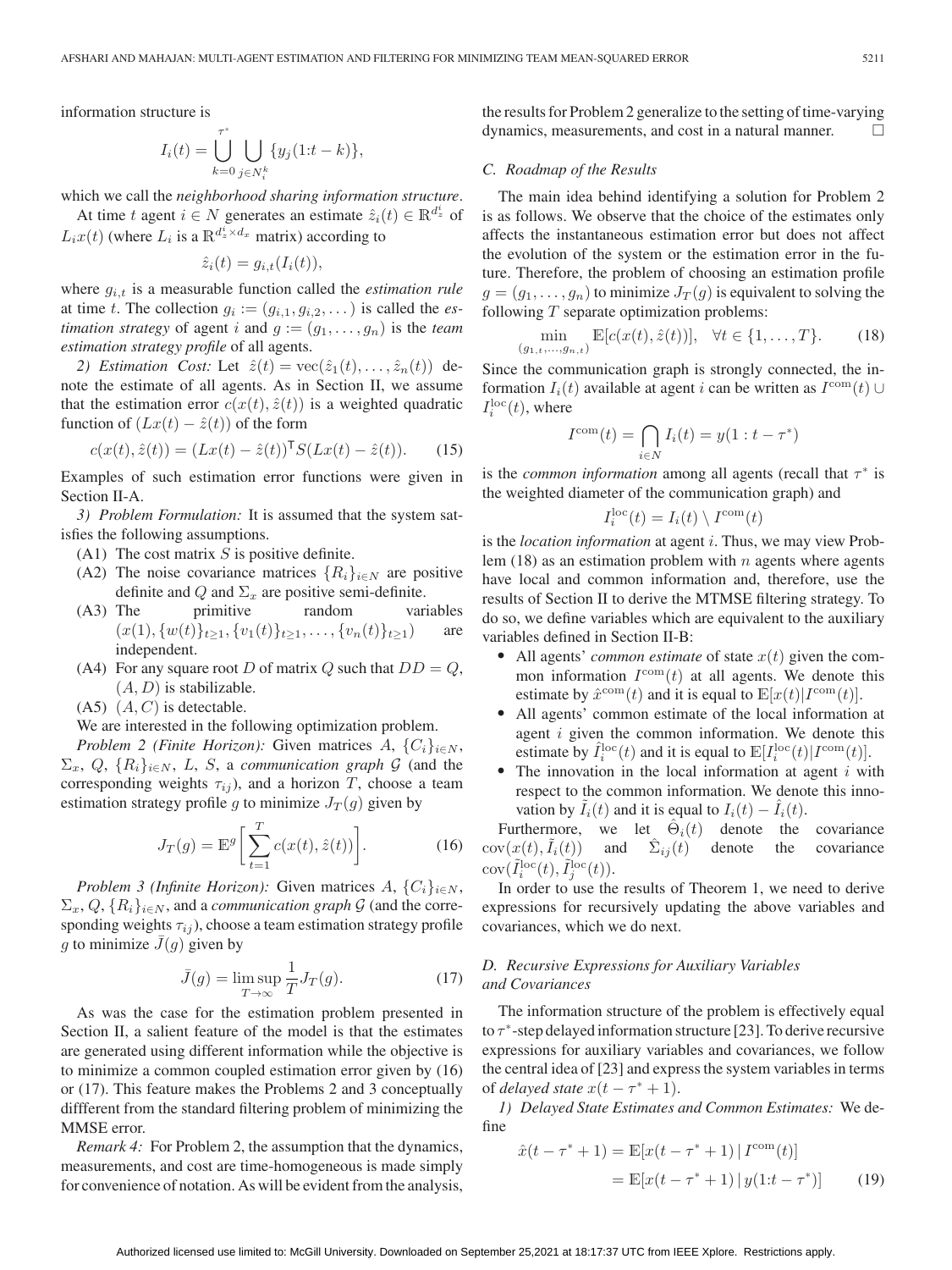as the *delayed state estimate* of the state and let

$$
\tilde{x}(t - \tau^* + 1) = x(t - \tau^* + 1) - \hat{x}(t - \tau^* + 1)
$$

denote the corresponding estimation error and  $P(t - \tau^* + 1) =$  $var(\tilde{x}(t - \tau^* + 1))$  denote the estimation error covariance. Note that  $\hat{x}(t - \tau^* + 1)$  is the one-step prediction estimate in centralized Kalman filtering and can be updated as follows. Start with  $\hat{x}(1) = 0$  and for  $t \ge 1$ , update

$$
\hat{x}(t+1) = A\hat{x}(t) + AK(t)[y(t) - C\hat{x}(t)],\tag{20}
$$

where

$$
K(t) = P(t)CT[CP(t)CT + R]-1
$$
 (21)

is the Kalman gain. Furthermore, the error covariance  $P(t)$  can be pre-computed recursively using the forward Riccati equation:  $P(1) = \Sigma_x$  and for  $t \geq 1$ ,

$$
P(t+1) = A\Delta(t)P(t)\Delta(t)^{\mathsf{T}}A^{\mathsf{T}} + AK(t)RK(t)^{\mathsf{T}}A^{\mathsf{T}} + Q,
$$
\n(22)

where  $\Delta(t) = I - K(t)C$ .

Now, observe that we can compute the common estimate  $\hat{x}^{\text{com}}(t)$  using a  $(\tau^* - 1)$ -step propagation of the delayed state estimate  $\hat{x}(t - \tau^* + 1)$  as follows:

$$
\hat{x}^{\text{com}}(t) = A^{\tau^* - 1}\hat{x}(t - \tau^* + 1). \tag{23}
$$

*2) Local Estimates and Local Innovation:* To find a convenient expression for local innovation  $\tilde{I}_i^{\text{loc}}(t)$ , we express  $I_i^{\text{loc}}(t)$ in terms of the delayed state  $x(t - \tau^* + 1)$ . For that matter, for any  $t, \ell \in \mathbb{Z}_{>0}$ , define the  $d_x \times 1$  random vector  $w^{(k)}(\ell, t)$  as follows:

$$
w^{(k)}(\ell,t) = \sum_{s=\max\{1,t-k\}}^{t-\ell-1} A^{t-\ell-s-1} w(s),\tag{24}
$$

where  $w^{(k)}(\ell, t)$  is the weighted accumulated process noise from time  $\max\{1, t-k\}$  to time  $t - \ell - 1$ . Note that  $w^{(k)}(\ell, t) = 0$ if  $t \leq \min\{k, \ell + 1\}$  or  $\ell \geq k$ . For any  $t \geq k$ , we may write

$$
x(t) = A^k x(t - k) + w^{(k)}(0, t),
$$
\n(25)

$$
y_i(t) = C_i A^k x(t - k) + C_i w^{(k)}(0, t) + v_i(t).
$$
 (26)

By definition  $I_i^{\text{loc}}(t) \subseteq y(t - \tau^* + 1:t)$ . Thus, for any  $i \in N$ , we can identify matrix  $C_i^{\text{loc}}$  and random vectors  $w_i^{\text{loc}}(t)$  and  $v_i^{\text{loc}}(t)$  (which are linear functions of  $w(t - \tau^* + 1:t - 1)$ ) and  $v_i(t - \tau^* + 1:t)$ ) such that

$$
I_i^{\text{loc}}(t) = C_i^{\text{loc}} x(t - \tau^* + 1) + w_i^{\text{loc}}(t) + v_i^{\text{loc}}(t). \tag{27}
$$

As an example, we write the expressions for  $(C_i^{\text{loc}}, w_i^{\text{loc}}(t), v_i^{\text{loc}}(t))$  for the delayed sharing and neighborhood sharing information structures below. For any  $\ell \leq \tau^*$ , define

$$
\mathcal{W}_i(\ell, t) = \text{vec}(C_i w^{(\tau^* - 1)}(\tau^* - 1, t), \dots, C_i w^{(\tau^* - 1)}(\ell, t)),
$$
  
\n
$$
C_i(\ell) = \text{rows}(C_i, C_i A, \dots, C_i A^{\tau^* - \ell - 1}),
$$
  
\n
$$
\mathcal{V}_i(\ell, t) = \text{vec}(v_i(t - \tau^* + 1), \dots, v_i(t - \ell)).
$$

*Example 1 (cont.):* For the  $\tau$ -step delayed sharing information structure  $I_i^{\text{loc}}(t) = y_i(t - \tau + 1:t)$ . Thus,  $C_i^{\text{loc}} = C_i(0)$ ,  $w_i^{\rm loc}(t) = \mathcal{W}_i(0, t)$ , and  $v_i^{\rm loc}(t) = \mathcal{V}_i(0, t)$ .

*Example 2 (cont.):* For the neighborhood sharing information structure,  $I_i(t) = \bigcup_{k=0}^{\tau^*} \bigcup_{j \in N_i^k} \{y_j(1:t-k)\}\)$ . Thus,

$$
C_i^{\text{loc}} = \text{rows} \left( \bigodot_{\ell=0}^{\tau^*-1} \bigodot_{j \in N_i^{\ell}} C_j(\ell) \right),
$$
  

$$
w_i^{\text{loc}}(t) = \text{vec} \left( \bigodot_{\ell=0}^{\tau^*-1} \bigodot_{j \in N_i^{\ell}} W_j(\ell, t) \right),
$$
  

$$
v_i^{\text{loc}}(t) = \text{vec} \left( \bigodot_{\ell=0}^{\tau^*-1} \bigodot_{j \in N_i^{\ell}} V_j(\ell, t) \right).
$$

Now, a key-result is the following.

*Lemma 2:*  $w_i^{\text{loc}}(t)$ ,  $v_i^{\text{loc}}(t)$ ,  $\tilde{x}(t - \tau^* + 1)$ , and  $I^{\text{com}}(t)$  are independent.

*Proof:* Observe that  $I^{\text{com}}(t) = y(1:t - \tau^*)$  $\tilde{x}(t - \tau^* + 1)$  are functions of the primitive random variables up to time  $t - \tau^*$ , while  $w_i^{\text{loc}}(t)$  and  $v_i^{\text{loc}}(t)$  are functions of the primitive random variables from time  $t - \tau^* + 1$  onwards. Thus,  $w_i^{\text{loc}}(t)$  and  $v_i^{\text{loc}}(t)$  are independent of  $\tilde{x}(t - \tau^* + 1)$  and  $I^{\text{com}}(t)$ . Furthermore, (A3) implies that  $w_i^{\text{loc}}(t)$  and  $v_i^{\text{loc}}(t)$ are independent of each other. Note that  $\tilde{x}(t - \tau^* + 1)$  is the estimation error when estimating  $x(t - \tau^* + 1)$  given  $I^{\text{com}}(t)$ and is, therefore, uncorrelated with  $I^{\text{com}}(t)$ . Since all random variables are Gaussian,  $\tilde{x}(t - \tau^* + 1)$  and  $I^{\text{com}}(t)$  being uncorrelated also means that they are independent.

Combining Lemma 2 with (27), we get

$$
\hat{I}_i^{\text{loc}}(t) = \mathbb{E}[I_i^{\text{loc}}(t)|I^{\text{com}}(t)] = C_i^{\text{loc}}\hat{x}(t - \tau^* + 1).
$$
 (28)

Combining this with (27), we get,

$$
\tilde{I}_i^{\text{loc}}(t) = I_i^{\text{loc}}(t) - \hat{I}_i^{\text{loc}}(t) \n= C_i^{\text{loc}} \tilde{x}(t - \tau^* + 1) + w_i^{\text{loc}}(t) + v_i^{\text{loc}}(t).
$$
\n(29)

3) Covariances: Let  $P_{ij}^w(t)$  denote  $cov(w_i^{\text{loc}}(t), w_j^{\text{loc}}(t))$ and  $P_{ij}^v(t)$  denote  $cov(v_i^{\text{loc}}(t), v_j^{\text{loc}}(t))$ . Note that these can be computed from he expressions of  $w_i^{\text{loc}}(t)$  and  $v_i^{\text{loc}}(t)$ , which were derived earlier based on the communication graph.

Eq. (29) and Lemma 2 imply that

$$
\hat{\Sigma}_{ij}(t) = \text{cov}(\tilde{I}_i^{\text{loc}}(t), \tilde{I}_j^{\text{loc}}(t))
$$
\n
$$
= C_i^{\text{loc}} P(t - \tau^* + 1) C_j^{\text{loc}}^{\top} + P_{ij}^w(t) + P_{ij}^v(t),
$$
\n(30)

where  $P(t)$  is computed using (22).

Furthermore, Eqs. (25) and (29) and Lemma 2 imply that

$$
\hat{\Theta}_i(t) = \text{cov}(x(t), \tilde{I}_i^{\text{loc}}(t))
$$
  
=  $A^{\tau^* - 1} P(t - \tau^* + 1) C_i^{\text{loc}} \mathsf{T} + P_i^{\sigma}(t),$  (31)

where  $P_i^{\sigma}(t) = \text{cov}(w^{(\tau^*-1)}(0,t), w_i^{\text{loc}}(t))$  and  $P(t)$  is computed using (22).

#### *E. Main Result for Problem 2*

As mentioned in Section III-C, the problem of choosing the MTMSE estimation strategy  $g = (g_1, \ldots, g_T)$  to minimize  $J_T(g)$  is equivalent to solving T separate estimation subproblems given by (18). Based on Theorem 1, the MTMSE estimate of each of these sub-problems is given as follows.

*Theorem 2:* Under assumptions (A1)–(A3), the filtering strategy which minimizes the team mean-squared error in Problem 2 is a linear function of the measurements. Specifically,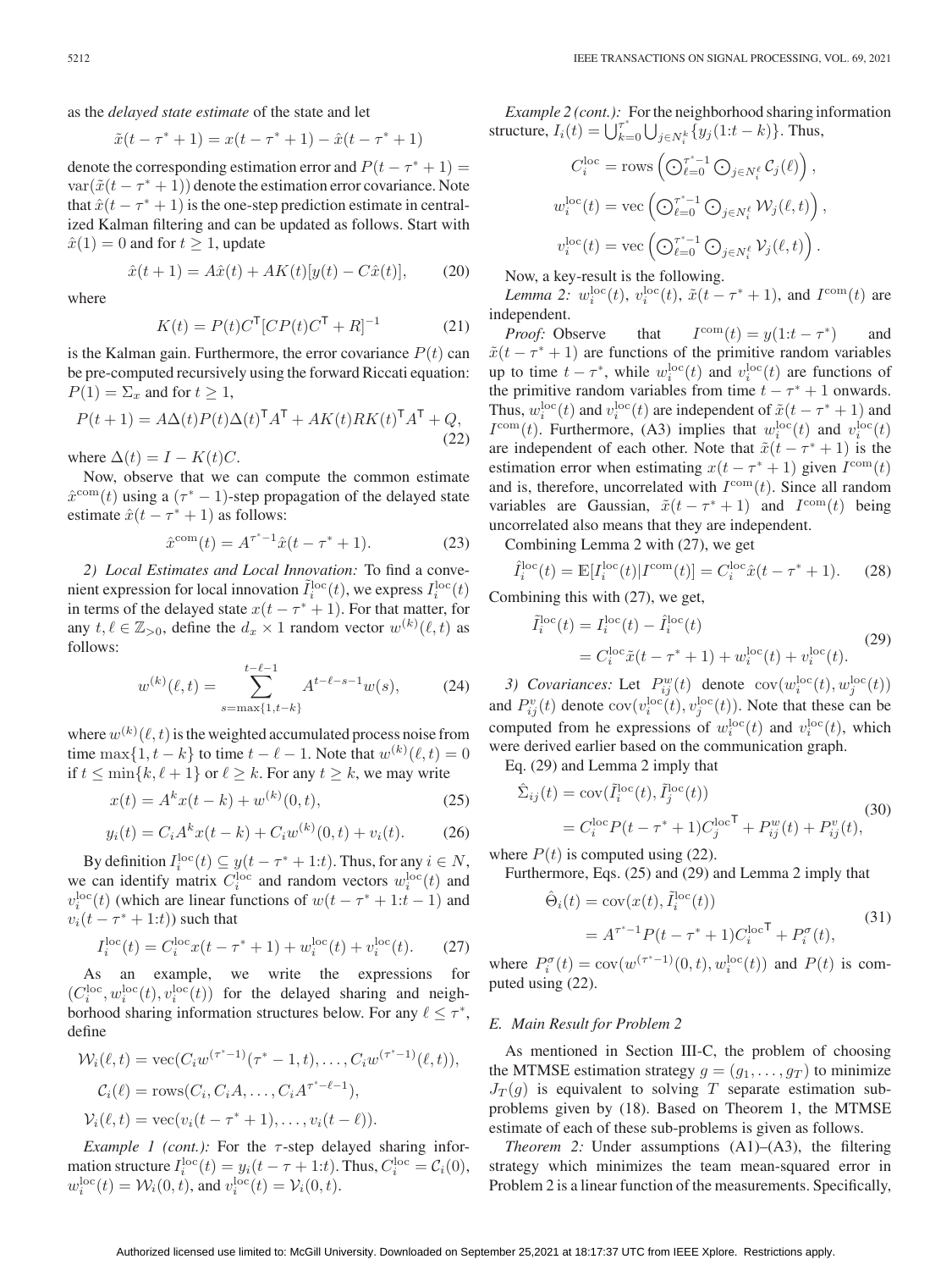the MTMSE estimates at time  $t$  may be written as

$$
\hat{z}_i(t) = L_i \hat{x}^{\text{com}}(t) + F_i(t) \tilde{I}_i^{\text{loc}}(t)
$$
\n(32)

where  $\hat{x}^{\text{com}}(t)$  and  $\tilde{I}_i^{\text{loc}}(t)$  are computed using (22) and (29). The gains  ${F_i(t)}_{i \in N}$  satisfy the following system of matrix equations

$$
\sum_{j \in N} \left[ S_{ij} F_j(t) \hat{\Sigma}_{ji}(t) - S_{ij} L_j \hat{\Theta}_i(t) \right] = 0, \quad \forall i \in N, \quad (33)
$$

where  $\Sigma_{ij}(t)$  and  $\Theta_i(t)$  are computed using (30) and (31). Eq (33) has a unique solution which can be written as

$$
F(t) = \Gamma(t)^{-1} \eta(t),\tag{34}
$$

where

$$
F(t) = \text{vec}(F_1(t), \dots, F_n(t)),
$$
  
\n
$$
\eta(t) = \text{vec}(S_{1\bullet}L\hat{\Theta}_1(t), \dots, S_{n\bullet}L\hat{\Theta}_n(t)),
$$
  
\n
$$
\Gamma(t) = [\Gamma_{ij}(t)]_{i,j \in N}, \text{ where } \Gamma_{ij}(t) = \hat{\Sigma}_{ij}(t) \otimes S_{ij}.
$$

Furthermore, the minimum team mean-squared error is given by

$$
f_{\rm{max}}
$$

$$
J_T^* = \sum_{t=1}^T \left[ \text{Tr}(L^{\mathsf{T}} SLP_0(t)) - \eta(t)^{\mathsf{T}} \Gamma(t)^{-1} \eta(t) \right], \qquad (35)
$$

where  $P_0(t) = \text{var}(x(t) - \hat{x}^{\text{com}}(t))$  and is given by

$$
P_0(t) = A^{\tau^*-1} P(t - \tau + 1) (A^{\tau^*-1})^{\mathsf{T}} + \Sigma^w(t),\tag{36}
$$

and  $\Sigma^{w}(t) = \text{var}(w^{(\tau^{*}-1)}(0,t)).$ 

*Proof:* The expressions for the MTMSE estimates (32) and the corresponding gains (33) follow immediately from Theorem 1. Now, since  $R_{ii}$  is positive definite (which is part of (A2)), standard results from Kalman filtering [24, Section 3.4] imply that  $P(t)$  is positive definite. Using this fact in (30) implies that  $\Sigma_{ii}(t)$  is positive definite. Therefore, the vectorized formula (34) follows from Lemma 5.

The expression for the minimum team mean-squared error follow from an argument similar to that in the proof of Theorem 1. The expression for  $P_0(t)$  follows from (22) and (25).

*Remark 5:* Remark 2 about the structure of the MTMSE estimates continues to hold for filtering setup as well. The first term in the MTMSE estimate (32) is the MMSE estimate of the current state based on the common information. The second term is a "correction" which depends on the innovation in the local measurements.

*Remark 6:* As in the estimation setup, the gains which multiply the innovation in (32) are coupled and depend on the weight matrix S.

*Remark 7:* Since we have assumed that the dynamics are time-homogeneous, the processes  $\{w^{(\tau^*-1)}(0,t)\}_{t>\tau^*}$ ,  $\{w_i^{\text{loc}}(t)\}_{t\geq \tau^*}$ , and  $\{v_i^{\text{loc}}(t)\}_{t\geq \tau^*}$  are stationary. Hence, for  $t \geq$  $\tau^*$ , the covariance matrices  $\Sigma^w(t)$ ,  $P_i^{\sigma}(t)$ ,  $P_{ij}^w(t)$ , and  $P_{ij}^v(t)$  are constant.

*Remark 8:* Note that  $\hat{\Sigma}_{ij} \otimes S_{ij} = 0$  when  $S_{ij} = 0$ . Therefore, when the weight matrix  $S$  is sparse, as is the case for the  $\text{cost}(6), \hat{\Sigma}_{ij}$  (and, therefore,  $P_{ij}^w(t)$  and  $P_{ij}^v(t)$ ) need to computed only for those *i*, *j* ∈ *N* for which  $S_{ij}$  ≠ **0**.

#### *F. Main Result for Problem 3*

Now, we consider the infinite horizon MTMSE filtering introduced in Problem 3, which can be thought of as a "steady-state" version of Section III-E. We first state a standard result from centralized Kalman filtering [24].

*Lemma 3:* Under (A2)–(A5), for any initial covariance  $\Sigma_x \geq$ 0, the sequence  $\{P(t)\}_{t\geq 1}$  given by (21) is weakly increasing and bounded (in the sense of positive semi-definiteness). Thus it has a limit, which we denote by  $\bar{P}$ . Furthermore,

- 1)  $\bar{P}$  does not depend on  $\Sigma_x$ .
- 2)  $\bar{P}$  is positive semi-definite.
- 3)  $\overline{P}$  is the unique solution to the following algebraic Riccati equation.

$$
\bar{P} = A\Delta\bar{P}\Delta^{T}A^{T} + A\bar{K}R\bar{K}^{T}A^{T} + Q, \qquad (37)
$$
  
where  $\bar{K} = \bar{P}C^{T}[C\bar{P}C^{T} + R]^{-1}$  and  $\Delta = I - \bar{K}C$ .

4) The matrix  $(A - KC)$  is asymptotically stable.

Recall from Remark 7 that  $\Sigma^w(t)$ ,  $P_i^{\sigma}(t)$ ,  $P_{ij}^w(t)$  and  $P_{ij}^v(t)$ are constants for  $t \geq \tau^*$ . We denote the corresponding values for  $t \geq \tau^*$  as  $\bar{\Sigma}^w$ ,  $\bar{P}_i^{\sigma}$ ,  $\bar{P}_{ij}^w$ , and  $\bar{P}_{ij}^v$ . Now define:

$$
\bar{P}_0 = A^{\tau^*-1} \bar{P} (A^{\tau^*-1})^{\mathsf{T}} + \bar{\Sigma}^w, \tag{38}
$$

$$
\bar{\Sigma}_{ij} = C_i^{\text{loc}} \bar{P} C_j^{\text{loc}}{}^{\mathsf{T}} + \bar{P}_{ij}^w + \bar{P}_{ij}^v,\tag{39}
$$

$$
\bar{\Theta}_i = A^{\tau^*-1} \bar{P} C_i^{\text{loc}}{}^{\mathsf{T}} + \bar{P}_i^{\sigma}.
$$
 (40)

*Lemma 4:* Under (A2)–(A5), we have the following:

- 1)  $\lim_{t\to\infty} P_0(t) = \bar{P}_0$ .
- 2)  $\lim_{t\to\infty} \hat{\Sigma}_{ij}(t) = \bar{\Sigma}_{ij}.$
- 3)  $\lim_{t\to\infty} \hat{\Theta}_i(t) = \bar{\Theta}_i$ .

*Proof:* All relations follow immediately from Lemma 3 and Remark 7.

*Theorem 3:* Under (A1)–(A5), the following timehomogeneous filtering strategy minimizes the team mean-squared error for Problem 3:

$$
\hat{z}_i(t) = L_i \hat{x}^{\text{com}}(t) + \bar{F}_i \tilde{I}_i^{\text{loc}}(t), \tag{41}
$$

where  $\hat{x}^{\text{com}}(t) = A^{\tau^* - 1}\hat{x}(t - \tau^* + 1)$  (which is same as (22)),  $\hat{x}(t)$  is updated using the steady state version of (20) given by

$$
\hat{x}(t+1) = A\hat{x}(t) + A\bar{K}[y(t) - C\hat{x}(t)],
$$
\n(42)

and the gains  $\{\overline{F}_i\}_{i\in\mathbb{N}}$  satisfy the following system of matrix equations:

$$
\sum_{j \in N} \left[ S_{ij} \bar{F}_j \bar{\Sigma}_{ji} - S_{ij} L_j \bar{\Theta}_i \right] = 0, \quad \forall i \in N,
$$
 (43)

where  $\bar{\Sigma}_{ij}$  and  $\bar{\Theta}_i$  are given by (39) and (40). Eq. (43) has a unique solution and can be written more compactly as

$$
\bar{F} = \bar{\Gamma}^{-1}\bar{\eta},\tag{44}
$$

where

$$
\bar{F} = \text{vec}(\bar{F}_1, \dots, \bar{F}_n),
$$
  
\n
$$
\bar{\eta} = \text{vec}(S_{1\bullet}L\bar{\Theta}_1, \dots, S_{n\bullet}L\bar{\Theta}_n),
$$

$$
\bar{\Gamma}(t) = [\bar{\Gamma}_{ij}]_{i,j \in N}, \quad \text{where } \bar{\Gamma}_{ij} = \bar{\Sigma}_{ij} \otimes S_{ij}.
$$

Furthermore, the optimal performance is given by

$$
J^* = \text{Tr}(L^{\mathsf{T}} SL\bar{P}_0) - \bar{\eta}^{\mathsf{T}} \bar{\Gamma}^{-1} \bar{\eta},\tag{45}
$$

where  $P_0$  is given by (38).

The proof of Theorem 3 is presented in Appendix C.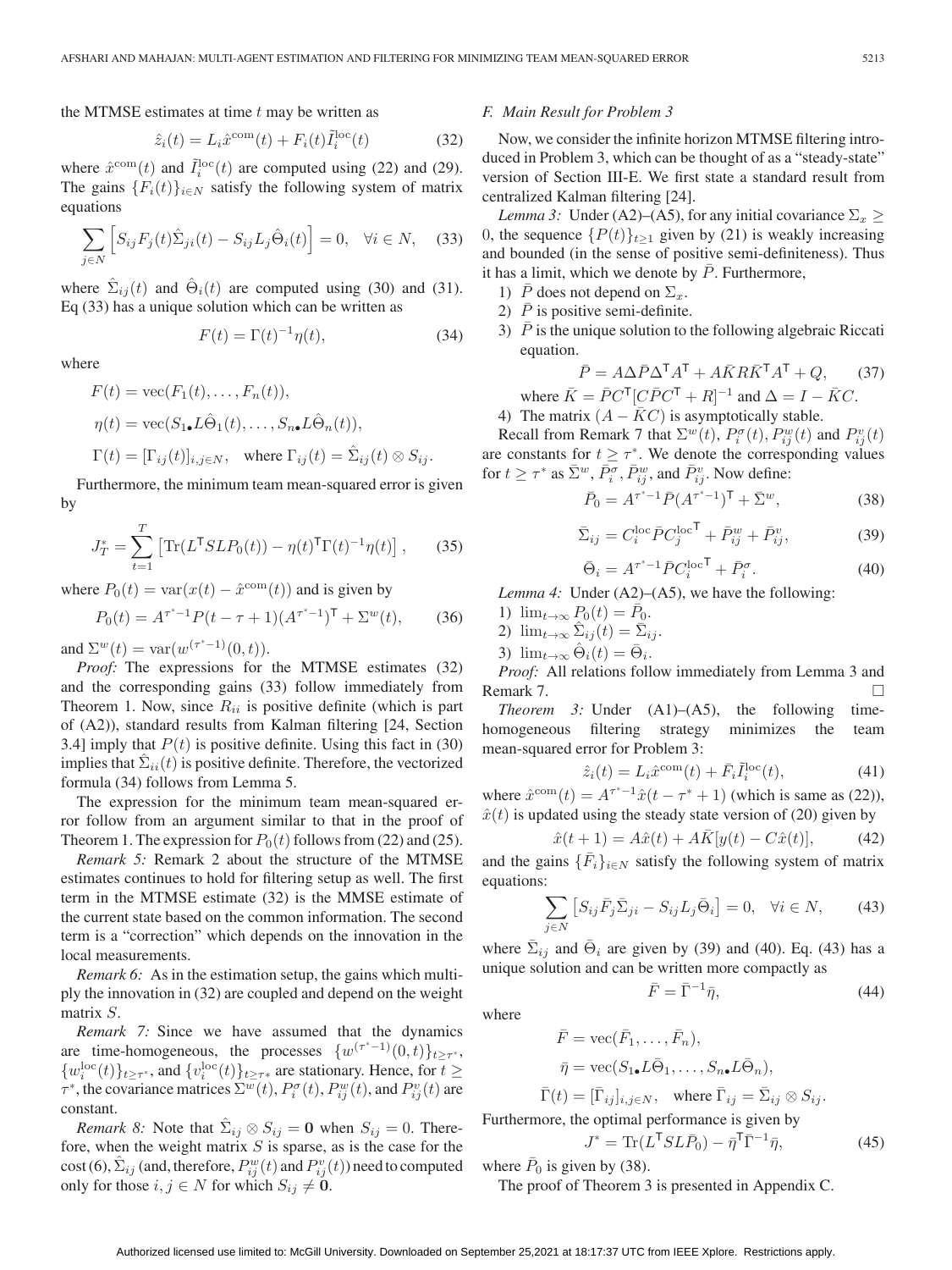

Fig. 2. A four agent UAV formation. The arrows indicate communication links between the agents. Each link has delay 2.

## IV. SOME ILLUSTRATIVE EXAMPLES

In this section, we present a few examples to illustrate the details of the main results.

#### *A. Team Mean-Squared Estimation in a UAV Formation*

Consider a UAV formation with  $n$  agents as shown in Fig. 2. Let  $N = \{1, \ldots, n\}$  and  $x_i(t)$  denote the state of agent  $i \in N$ . For the ease of exposition, we assume that  $x_i(t) \in \mathbb{R}$ , which could correspond to say the altitude of the UAV. Let  $x(t) =$  $vec(x_1(t),\ldots,x_n(t))$  denote the state of the system, which evolves as

$$
x(t+1) = Ax(t) + w(t),
$$

where A is a known  $n \times n$  matrix and  $w(t) \sim \mathcal{N}(0, Q)$ . The agent i observes the state with noise, i.e.,

$$
y_i(t) = C_i x(t) + v_i(t), \quad i \in N,
$$

where  $v_i(t) \sim \mathcal{N}(0, R_i)$ .

The communication graph is as shown in Fig. 2, where each link is assumed to have delay 2. Thus, the information structure is given by

$$
I_i(t) = \{y(1:t-2), y_i(t-1:t)\}.
$$

The objective is to determine the MTMSE filtering for per-step estimation error given by (5), i.e., the agents want to estimate their local state and ensure that the average of the local state estimates is close to the average of their actual states.

We first show the computations of the MTMSE estimates. Observe that  $I^{\text{com}}(t) = y(1:t-2)$  and

$$
I_i^{\text{loc}}(t) = \{y_i(t-1), y_i(t)\}.
$$
  
\nThus,  $C_i^{\text{loc}} = \text{rows}(C_i, C_i A)$ , and  
\n
$$
w_i^{\text{loc}}(t) = \text{vec}(0, C_i w(t-1)), \quad v_i^{\text{loc}}(t)
$$
\n
$$
= \text{vec}(v_i(t-1), v_i(t)).
$$

As argued in Remark 7, the covariance matrices  $\Sigma^{w}(t)$ ,  $P_i^{\sigma}(t)$ ,  $P_{ij}^w(t)$ , and  $P_{ij}^v(t)$  are constant for  $t \geq \tau^*$ . Thus, we only need to compute these for  $t = 1$  and  $t \geq 2$ . Note that the weight matrix S is dense, so we do not get the computational savings described in Remark 8.

We have the following:

- $\sum^w(1) = 0$  and for  $t \ge 2$ ,  $\Sigma^w(t) = Q$ .
- $\mathbf{P}_i^{\sigma}(1) = \begin{bmatrix} \mathbf{0}_{4 \times 1} & \mathbf{0}_{4 \times 1} \end{bmatrix}$  and for  $t \geq 2$ ,  $P_i^{\sigma}(t) =$  $\begin{bmatrix} \mathbf{0}_{4 \times 1} & QC^{\mathsf{T}} \end{bmatrix}$ .
- $P_{ij}^w(1) = \text{diag}(0,0)$  and for  $t \ge 2$ ,  $P_{ij}^w$  $P_{ij}^w(t) =$  $diag(0, C_iQC_i^{\mathsf{T}}).$
- $\begin{cases} \text{diag}(0, C_i Q C_j^{\mathsf{T}}). \\ P_{ii}^v(1) = \text{diag}(0, R_i) \text{ and } P_{ii}^v(t) = \text{diag}(R_i, R_i). \\ P_{ij}^v(t) = \text{diag}(0, 0) \text{ for } j \neq i \text{ and all } t. \end{cases}$
- 

Substituting these, we get that  $\hat{\Sigma}_{ij}(1) = \delta_{ij} \text{diag}(0, R_i)$  and for  $t \geq 2$ ,

$$
\hat{\Sigma}_{ij}(t) = \begin{bmatrix} C_i \\ C_i A \end{bmatrix} P(t-1) \begin{bmatrix} C_j \\ C_j A \end{bmatrix}^{\mathsf{T}} + \begin{bmatrix} \delta_{ij} R_i & 0 \\ 0 & Q_{ij} + \delta_{ij} R_i \end{bmatrix}.
$$

Substituting these in (33) or (34) gives us the optimal gains. The MTMSE estimates can then be computed using (32) as described in Section V-A.

We compare the performance of MTMSE filtering strategy with two baselines. The first is MMSE strategy where, each agent ignores the cost coupling and simply generates the MMSE estimates using

$$
\hat{z}_i^{\text{mmse}}(t) = L_i \mathbb{E}[x(t)|I_i(t)].\tag{46}
$$

It can be shown that performance of the MMSE strategy is

$$
J_T^{\text{mmse}} = \text{Tr}(L^{\text{T}} S L P_0(t)) + \sum_{i \in N} \text{Tr}
$$

$$
\left( K_i(t)^{\text{T}} L_i^{\text{T}} \sum_{j \in N} S_{ij} L_j \left[ K_j(t) \hat{\Sigma}_{ji}(t) - 2 \hat{\Theta}_i(t) \right] \right).
$$
(47)

Recall that for this particular example we have  $L = I$ .

The second is a consensus based Kalman filter as described in [17].We do not have a closed form expression for the weighted mean square error of the consensus Kalman filter, so we evaluate the performance  $J_T^{\text{CKF}}$  using Monte Carlo evaluation averaged over 1000 sample paths.

For the numerical experiments we pick

$$
A_{ij} = \begin{cases} 0.65, & i = j \\ 0.1, & \text{elsewhere} \end{cases}
$$

 $C_1 = 2 \times \mathbf{1}_{1 \times n}$ , and for  $i \neq 1$ ,  $C_i = 0.1e_i$ , where  $e_i$  is a vector with only the  $i_{th}$  element equal to one and the rest zero,  $Q =$  $I, R = 0.1I,$  and  $T = 100$ .

The relative improvements

$$
\Delta_T^{\text{mmse}} = \frac{J_T^{\text{mmse}} - J_T^*}{J_T^*} \quad \text{and} \quad \Delta_T^{\text{CKF}} = \frac{J_T^{\text{CKF}} - J_T^*}{J_T^*}
$$

of the MTMSE strategy compared to MMSE strategy and consensus Kalman filtering as a function of  $\lambda$  are shown in Fig. 3. These plots show that the MTMSE strategy outperforms the MMSE and consensus Kalman filtering strategies by up to a factor of 4 and 600 in the relative improvements for  $n = 10$  and  $\frac{\lambda}{n^2} = 10$ . This improvement in performance will increase with the number of agents.

#### *B. Team Mean-Squared Estimation in a Vehicular Platoon*

Now we consider a vehicular platoon with four agents shown in Fig. 4. As before, let  $x_i(t) \in \mathbb{R}$  denote the position of the platoon.We assume that the dynamics and the observation model are similar to that described in Section IV-A (but with different A and C matrices).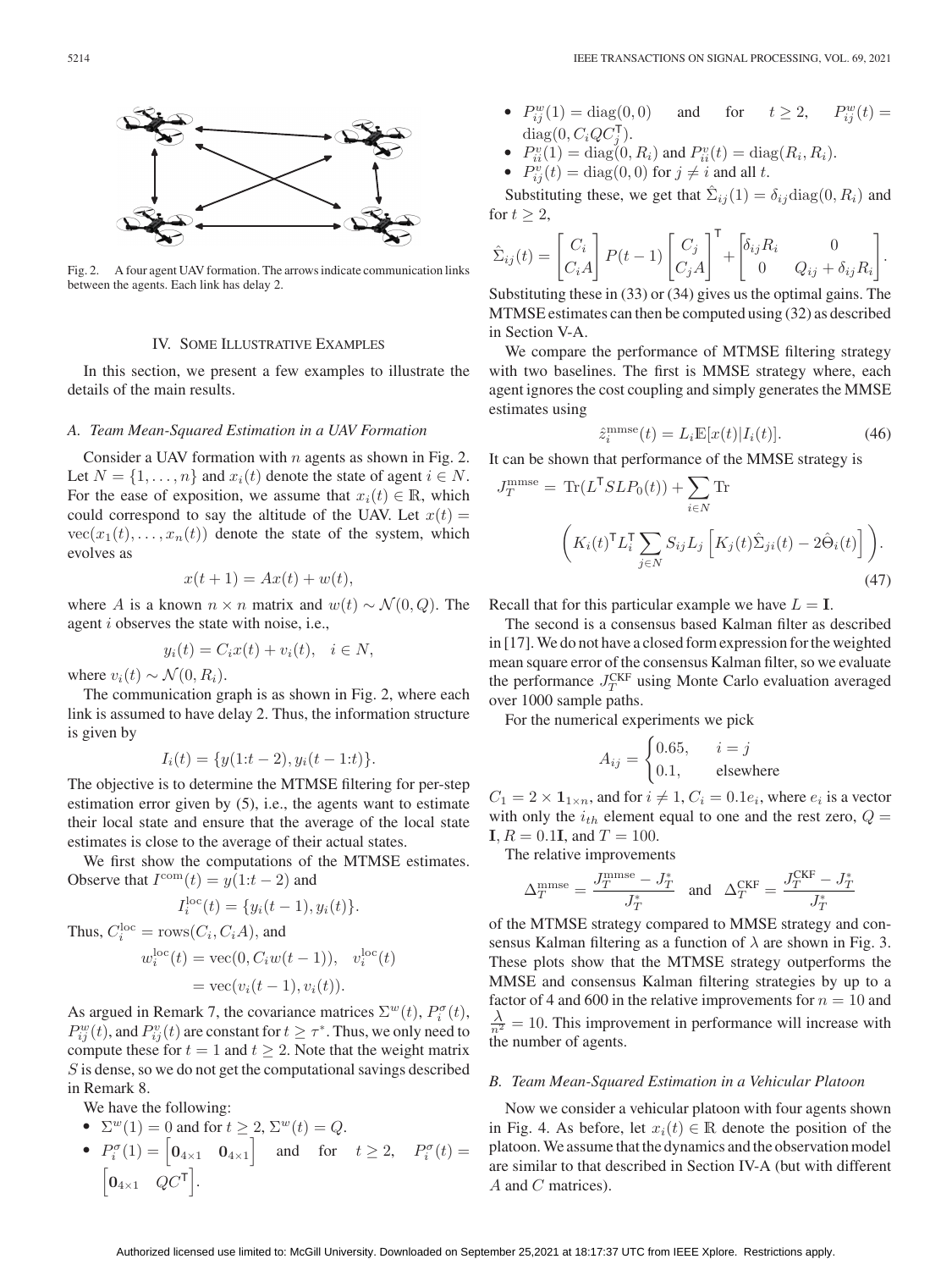

Fig. 3. Relative improvement of MTMSE filtering compared to (a) MMSE strategy for 4 and 10 number of agents, and (b) consensus Kalman filtering (shown on a log scale) for UAV formation.



Fig. 4. A four agent vehicular platoon. The arrows indicate communication links between the agents.

The communication graph is as shown in Fig. 4. Thus, the information structure is given by

$$
I_1(t) = \{y_1(1:t), y_2(1:t-1), y_3(1:t-2), y_4(1:t-3)\},
$$
  
\n
$$
I_2(t) = \{y_1(1:t-1), y_2(1:t), y_3(1:t-1), y_4(1:t-2)\},
$$
  
\n
$$
I_3(t) = \{y_1(1:t-2), y_2(1:t-1), y_3(1:t), y_4(1:t-1)\},
$$
  
\n
$$
I_4(t) = \{y_1(1:t-3), y_2(1:t-2), y_3(1:t-1), y_4(1:t)\}.
$$

The objective is to determine the MTMSE filtering for per-step estimation error given by (6), i.e., the agents want to estimate their local states and ensure that the difference between the estimates of adjacent agents is close to difference between their actual states.

We first show the computations of the MTMSE estimates. Observe that  $I^{\text{com}}(t) = y(1:t-3)$  and

$$
I_1^{\text{loc}}(t) = \{y_1(t-2:t), y_2(t-2:t-1), y_3(t-2)\},\
$$
  

$$
I_2^{\text{loc}}(t) = \{y_1(t-2:t-1), y_2(t-2:t), y_3(t-2:t-1),
$$

$$
y_4(t-2)\},
$$
  
\n
$$
I_3^{\text{loc}}(t) = \{y_1(t-2), y_2(t-2:t-1), y_3(t-2:t),
$$
  
\n
$$
y_4(t-2:t-1)\},
$$
  
\n
$$
I_4^{\text{loc}}(t) = \{y_2(t-2), y_3(t-2:t-1), y_4(t-2:t)\}.
$$

Similar to the previous example, the covariance matrices  $\Sigma^w(t)$ ,  $P_i^{\sigma}(t)$ ,  $P_{ij}^w(t)$ , and  $P_{ij}^v(t)$  are constant for  $t \geq \tau^*$ . Thus, we need to compute these for  $t = 1, t = 2$ , and  $t \geq 3$ . In addition, since the cost matrix S is sparse, we only need to compute  $P_{ij}^w(t)$ and  $P_{ij}^v(t)$  for  $j \in \{i-1, i, i+1\} \cap N$  (see Remark 8). The details for computing  $\Sigma_{ij}$  are similar to the previous section and are omitted due to space limitations. The MTMSE estimates can be computed using (32) as described in Section V-A.

We compare the performance of MTMSE filtering strategy with the MMSE strategy and the consensus Kalman filtering as before.

For the numerical experiment in this part, we pick

$$
A = \begin{bmatrix} 0.9 & 0 & 0 & 0 \\ 0.7 & 0.9 & 0 & 0 \\ 0.7 & 0.7 & 0.9 & 0 \\ 0.5 & 0.7 & 0.7 & 0.9 \end{bmatrix},
$$

 $C_i = I_n, Q = I, R = 0.1I,$  and  $T = 100$ .

The relative improvements as a function of  $\lambda$  are shown in Fig. 5. These plots show that the MTMSE strategy outperforms the MMSE and consensus Kalman filtering strategies by up to a factor of 2 and 800. Again, this improvement in performance will increase with the number of agents.

#### V. DISCUSSION OF THE RESULTS

#### *A. Implementation of MTMSE Filtering Strategy*

In this section, we provide the details about implementing the MTMSE filtering strategies for both the finite and infinite horizon setups.

*1) Implementation of Finite Horizon MTMSE Filtering Strategy:* Based on Theorem 2, the MTMSE filtering strategy can be implemented as follows.

*a) Computing the gains:* The gains  $\{F(t)\}_{t=1}^T$  are computed offline as follows. First the variance  $\{P(t)\}_{t=1}^T$  are computed using the forward Riccati equation (22). Then, the covariances  $\{\hat{\Sigma}_{ij}(t)\}_{t=1}^T$  and  $\{\hat{\Theta}_i(t)\}_{t=1}^T$  are computed for all  $i, j \in N$ . Thereafter, the gains  $\{K(t)\}_{t=1}^T$  are computed using (21) and the gains  $\{F(t)\}_{t=1}^T$  are computed using (34).

Finally, the gains  $\{K(t)\}_{t=1}^T$  and  $\{F_i(t)\}_{t=1}^T$  are stored in agent i.

*b)* Computing the MTMSE estimates: Agent  $i \in N$  carries out the following computations to generate  $\hat{z}_i(t)$ . First, it computes the delayed centralized estimate  $\hat{x}(t - \tau^* + 1)$  using (20). Then, it uses  $\hat{x}(t - \tau^* + 1)$  to compute  $\hat{x}^{\text{com}}(t)$  and  $\hat{I}_i^{\text{loc}}(t)$  using (22) and (28), respectively. Then, it uses  $\hat{x}^{\text{com}}(t)$  and  $I_i^{\text{loc}}(t)$  to generate the MTMSE estimate as follows

$$
\hat{z}_i(t) = L_i \hat{x}^{\text{com}}(t) + F_i(t) (I_i^{\text{loc}}(t) - \hat{I}_i^{\text{loc}}(t)).
$$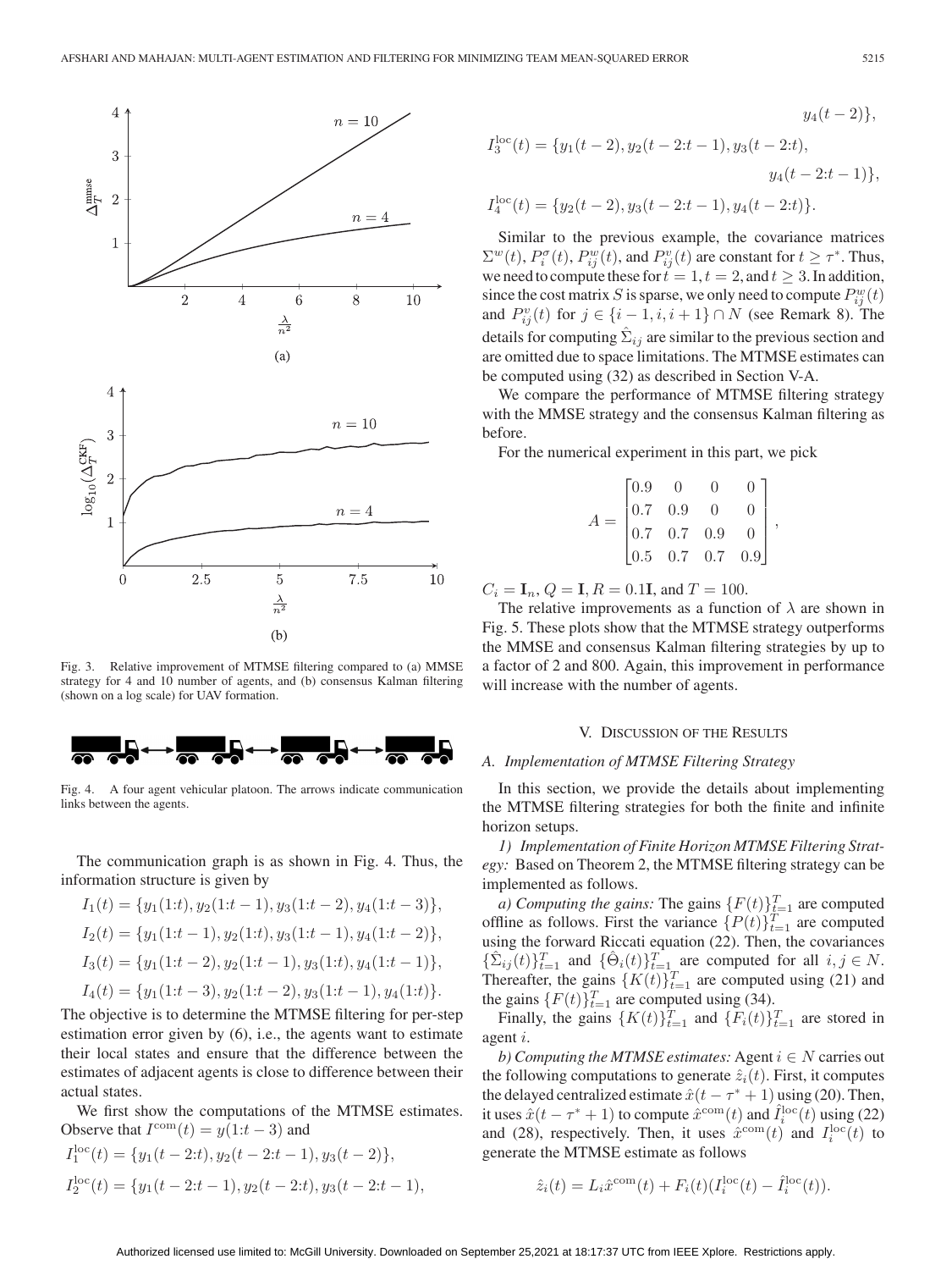

Fig. 5. Relative improvement of MTMSE filtering compared to (a) MMSE strategy and (b) consensus Kalman filtering (shown on a log scale) for vehicular platoon.

*2) Implementation of Infinite Horizon MTMSE Filtering Strategy:* Based on Theorem 3, the MTMSE filtering strategy can be implemented as follows.

*a) Computing the gains:* The gains  $\{\bar{F}_i\}$  are computed offline as follows. First the variance  $\overline{P}$  is computed using the forward algebraic Riccati equation (37). Then, the covariances  $\bar{P}_0$ ,  $\bar{\Sigma}_{ij}$ , and  $\bar{\Theta}_i$  are computed for all  $i, j \in N$  using (38)–(40). Thereafter, the gain  $\bar{K}$  is computed using Lemma 3 and the gain  $\bar{F}$  is computed using (44). Finally, the gains  $\overline{K}$  and  $\overline{F}$  are stored in agent i.

*b)* Computing the MTMSE estimates: Agent  $i \in N$  carries out the following computations to generate  $\hat{z}_i(t)$ . First, it computes the delayed centralized estimate  $\hat{x}(t - \tau^* + 1)$  using (42). Then, it uses  $\hat{x}(t - \tau^* + 1)$  to compute  $\hat{x}^{\text{com}}(t)$  and  $\hat{I}_i^{\text{loc}}(t)$  using (22) and (28), respectively. Then, it uses  $\hat{x}^{\text{com}}(t)$  and  $I_i^{\text{loc}}(t)$  to generate the MTMSE estimate as follows

$$
\hat{z}_i(t) = L_i \hat{x}^{\text{com}}(t) + \bar{F}_i (I_i^{\text{loc}}(t) - \hat{I}_i^{\text{loc}}(t)).
$$

## *B. Connection to Decentralized Stochastic Control*

One of the most celebrated results in centralized stochastic control of linear systems with quadratic cost and Gaussian disturbance (so-called LQG setup) is the separation of estimation and control. In particular, the optimal control action is equal to a

gain multiplied by the current state estimate. The computation of the gain matrix and the estimate are separated from each other. The gain matrix is computed based on the solution of a backward Riccati equation where the state estimates are updated based on the Kalman filtering equation (which is a forward Riccati equation). The forward and the backward Riccati equations are decoupled and can be solved separately.

These simplifications do not hold for decentralized control of LQG systems. In general, non-linear strategies may outperform the best linear strategies. Linear strategies are known to be optimal only for specific models [25]–[30]. But in these cases there is no separation of estimation and control.

The results of this paper shed light on the lack of separation in decentralized control of LQG systems. We explain this in Appendix D using the example of decentralized stochastic control with one-step delayed information structure [26], [31], [32]. For this model, we show that the decentralized control problem is equivalent to a MTMSE filtering problem, where the weight matrix depends on the solution of a backward Riccati equation. As shown in Theorem 2, the gains for MTMSE filtering depends on the weight matrix  $S$  in the cost function. That is the reason that the computation of the state estimate is not separated from the computation of the controller gains.

# *C. Trade-Off Between Filter Complexity and Estimation Accuracy*

For graphs with neighborhood sharing information structure, the dimension of  $\tilde{I}_i^{\text{loc}}(t)$  and  $F_i(t)$  are proportional to the diameter  $\tau^*$  of the graph. It is possible to trade-off the implementation complexity with the filtering accuracy by "shedding" information at each agent. We explain this via the example of Section IV-B.

We consider two approximate information structures for this example, which we denote by  $\{I_i^{(1)}(t)\}_{i \in N}$  and  $\{I_i^{(2)}(t)\}_{i \in N}$ . For both these information structures, the common information is the same as before, i.e.,

$$
I^{\text{com},(m)}(t) := \bigcap_{i \in N} I_i^{(m)}(t) = y(1:t-3), \quad m \in \{1, 2\}.
$$

But the local information  $I_i^{\text{loc},(m)}(t) := I_i^{(m)}(t) \setminus I^{\text{com},(m)}(t)$ is a subset of the original  $I_i^{\text{loc}}(t)$ . In particular, we assume the following.

1) **IS**1: In the first approximation, each agent just uses the measurements from a time window of size two to "correct" the common information based estimate, i.e.,

$$
I_1^{\text{loc},(1)}(t) = \{y_1(t-1:t), y_2(t-1)\},
$$
  
\n
$$
I_2^{\text{loc},(1)}(t) = \{y_1(t-1), y_2(t-1:t), y_3(t-1)\},
$$
  
\n
$$
I_3^{\text{loc},(1)}(t) = \{y_2(t-1), y_3(t-1:t), y_4(t-1)\},
$$
  
\n
$$
I_4^{\text{loc},(1)}(t) = \{y_3(t-1), y_4(t-1:t)\},
$$

2) **IS**2: In the second approximation, each agent justs uses its local measurements to "correct" the common information based estimate, i.e.,

$$
I_i^{\text{loc},(2)}(t) = y_i(t - 2:t).
$$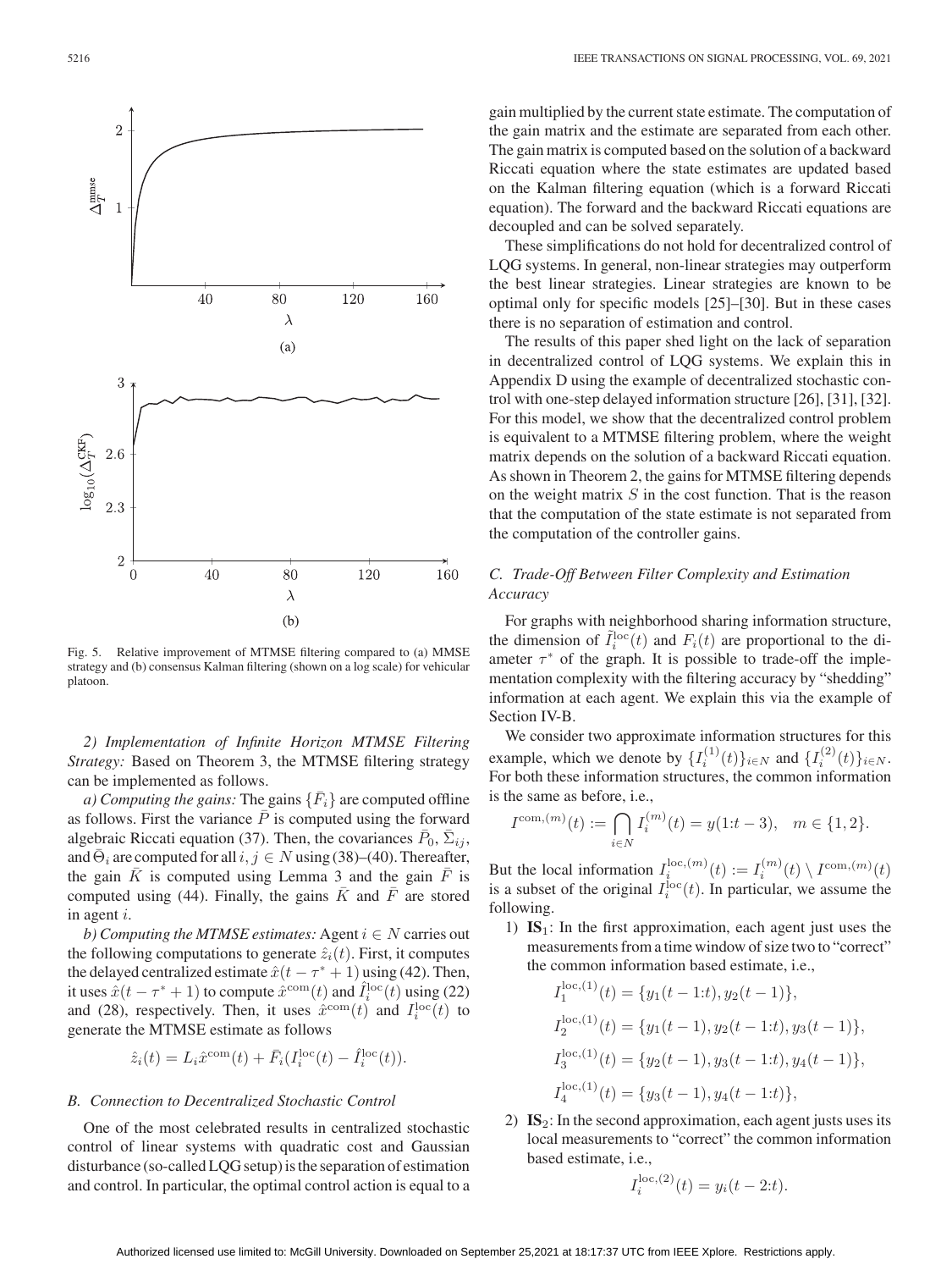TABLE I COMPARISON OF THE SIZE AND PERFORMANCE OF THE THREE INFORMATION STRUCTURES FOR THE VALUES OF PARAMETERS OF SECTION IV-B AND  $\lambda = 100$ 

| Info structure                                                                                                                                | Dimension of local info |                                 | <b>Performance</b> $J^*_{\tau}/\lambda$ |
|-----------------------------------------------------------------------------------------------------------------------------------------------|-------------------------|---------------------------------|-----------------------------------------|
|                                                                                                                                               |                         | $i \in \{1,4\}$ $i \in \{2,3\}$ |                                         |
| $IS_0: \{I_i(t)\}_{i \in N}$                                                                                                                  |                         |                                 | 180.46                                  |
| IS <sub>1</sub> : { $I_i^{(1)}(t)$ } <sub><i>i</i>∈<i>N</i><br/>IS<sub>2</sub>: {<math>I_i^{(2)}(t)</math>}<sub><i>i</i>∈<i>N</i></sub></sub> |                         |                                 | 193.72                                  |
|                                                                                                                                               |                         |                                 | 252.09                                  |

For completeness, we refer to the original information structure as IS<sub>0</sub>. Note that  $I_i^{\text{loc},(m)}(t) \subset I_i^{\text{loc}}(t)$ , therefore any filtering strategy based on the approximate information structure  $\{I_i^{(m)}(t)\}_{i\in\mathbb{N}}$  can be implemented in the original information structure  $\{I_i(t)\}_{i \in N}$ . The size of  $I_i^{\text{loc}}(t)$  (and therefore  $\tilde{I}_i^{\text{loc}}(t)$ ) for the different information structures is shown in Table I.

To compare the peformance of these three information structures, we note that the structure of the weight matrix  $S$  implies that  $\lim_{\lambda \to \infty} J_T^*/\lambda$  is a constant. So, we evaluate  $J_T^*/\lambda$  for large value of  $\lambda$  ( $\lambda = 100$ ) and compare the performance of the three information structures. The results are also shown in Table I.

This example shows that it is possible to trade-off the complexity of the MTMSE filter with the estimation accuracy. Note that although the two approximate information structures are almost of the same size,  $IS_1$  has better performance than  $IS_2$ . This is because  $IS_1$  uses some local infomration from the neighborhood nodes, while  $IS_2$  does not. This suggested that it is better to have some information from many agents rather than a lot of information from a few agents but a more detailed investigation is needed to quantify such a comparison.

#### VI. CONCLUSION

In this paper, we investigate multi-agent estimation and filtering to minimize team mean-square error. We show that the MTMSE estimates are given by

$$
\hat{z}_i(t) = L_i \hat{x}^{\text{com}}(t) + F_i(t) (I_i^{\text{loc}}(t) - \hat{I}_i^{\text{loc}}(t)).
$$

The first term of the estimate is the conditional mean of the current state given the common information. The second term may be viewed as a "correction" which depends on the "innovation" in the local measurements. A salient feature of this result is that the gains  ${F_i(t)}_{i \in N}$  depend on the weight matrix S. Using illustrative examples, we show that the MTMSE estimates significantly smaller team mean-squared error as compared to MMSE strategy and consensus Kalman filtering.

The results were derived under the assumptions that the state process  $\{x(t)\}_{t\geq 1}$  is a linear stochastic process and the observation channels are linear and additive Gaussian noise. In future, we plan to investigate team estimation of general stochastic processes over general measurement channels, which will give rise to non-linear filtering equations.

Finally, our focus in this paper was to establish the structure of MTMSE filtering and filtering strategies. Having identified this structure, it is possible to implement the policy efficiently in a distributed manner. For example, for the infinite horizon setup, it is possible to use a consensus Kalman filter [17]–[22] to keep track of the delayed state estimate  $\hat{x}(t - \tau^* + 1)$  and use distributed algorithms to solve the linear system of equations  $\overline{\Gamma}F = \overline{\eta}$  using distributed algorithms [33]–[35].

## APPENDIX A PROOF OF THEOREM 1

## *A. A Preliminary Result*

In order to compute the gains and the performance, we need to compute  $\hat{\Theta}_i = \text{cov}(x, \tilde{y}_i)$  and  $\hat{\Sigma}_{ij} = \text{cov}(\tilde{y}_i, \tilde{y}_j)$ .

*Lemma 5:* For any  $\{S_{ij}\}_{i,j\in N}$ ,  $\{P_{ij}\}_{i,j\in N}$  and  $\{L_i\}_{i\in N}$  of compatible dimensions, the following matrix equation

$$
\sum_{j \in N} [S_{ij} F_j P_{ji} - S_{ij} L_j P_{ii}] = 0, \quad \forall i \in N. \tag{48}
$$

for unknown  ${F_i}_{i \in N}$  of compatible dimensions can be written in vectorized form as

$$
\Gamma F = \eta,\tag{49}
$$

where  $F$ ,  $\eta$ , and  $\Gamma$  are as defined in Theorem 1. Furthermore, define  $S = [S_{ij}]_{i,j \in N}$  and  $P = [P_{ij}]_{i,j \in N}$ . If  $S > 0, P \ge 0$ , and  $P_{ii} > 0$ ,  $i \in N$ , then  $\Gamma > 0$  and thus invertible. Then, Eq. (48) has a unique solution that is given by

$$
F = \Gamma^{-1} \eta. \tag{50}
$$

The proof of Lemma 5 is presented in Appendix B.

## *B. Proof of Theorem 1*

The key observation behind the proof is that Problem 1 may be viewed as a MTMSE filtering problem [2], where agents observe different information and want to minimize a common estimation cost. For the ease of notation, for a given agent  $i$ , we let  $(g_i, g_{-i})$  and  $(\hat{z}_i, \hat{z}_{-i})$  denote the strategy and estimates of all agents. Pick an agent  $i \in N$ , and fix the strategy  $g_{-i}$  of all the other agents. Then the expected cost from the point of view of agent  $i$  is given by

$$
\mathbb{E}^{g_{-i}}[c(x,\hat{z}_i,\hat{z}_{-i})|y_0,y_i],
$$

where the superscript  $g_{-i}$  in the expectation indicates that the cost depends on the strategy of agents other than i.

A necessary condition for optimality is that agent  $i$  is playing a best response to the strategy of all other players, i.e.,

$$
\frac{\partial}{\partial \hat{z}_i} \mathbb{E}^{g_{-i}}[c(x, \hat{z}_i, \hat{z}_{-i})|y_0, y_i] = 0, \quad \forall i \in N. \tag{51}
$$

It is shown in [2, Theorem 4], that when  $c(x, \hat{z})$  is convex, (51) is also a sufficient condition for optimality.

From the dominated convergence theorem, we can interchange the order of derivative and expectation to get

LHS of(50) = 
$$
\mathbb{E}^{g_{-i}} \left[ \frac{\partial}{\partial \hat{z}_i} c(x, \hat{z}_i, \hat{z}_{-i}) \middle| y_0, y_i \right]
$$
  
\n=  $\mathbb{E}^{g_{-i}} \left[ \frac{\partial}{\partial \hat{z}_i} \sum_{k \in N} \sum_{j \in N} (L_k x - \hat{z}_k)^{\mathsf{T}} S_{kj} (L_j x - \hat{z}_j) \middle| y_0, y_i \right]$   
\n=  $2 \mathbb{E}^{g_{-i}} \left[ \sum_{j \in N} S_{ij} (L_j x - \hat{z}_j) \middle| y_0, y_i \right].$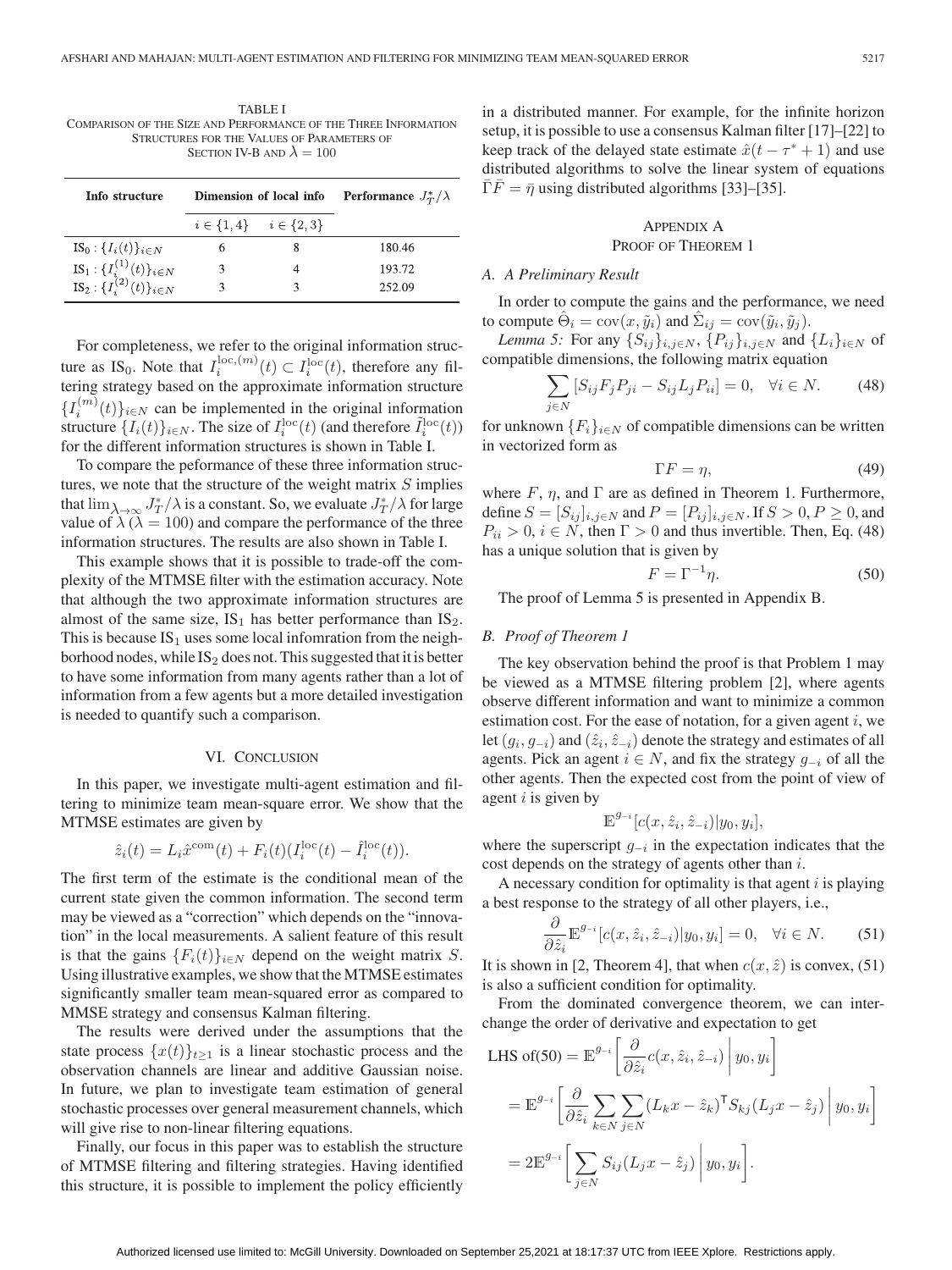Substituting the above in (51), we get that a necessary and sufficient condition for a strategy  $(g_i, g_{-i})$  to be team optimal is

$$
\sum_{j \in N} \left[ S_{ij} \mathbb{E}^{g_j} [\hat{z}_j | y_0, y_i] - S_{ij} L_j \mathbb{E}[x | y_0, y_i] \right] = 0, \quad \forall i \in N.
$$
\n(52)

Note here that the superscript  $g_j$  in  $\mathbb{E}^{g_j}[z_j | y_0, y_i]$  highlights that the expectation depends on the choice of  $g_i$ . There is no such dependence in  $\mathbb{E}[x \mid y_0, y_i]$ . Thus, the strategy g given by (8) is optimal if and only if

$$
\sum_{j \in N} \left[ S_{ij} \mathbb{E} \left[ F_j(y_j - \hat{y}_j) + L_j \hat{x}_0 | y_0, y_i \right] - S_{ij} L_j \mathbb{E} \left[ x | y_0, y_i \right] \right] = 0, \quad \forall i \in N,
$$
\n(53)

or equivalently

$$
\sum_{j \in N} \left[ S_{ij} F_j \mathbb{E} \left[ \tilde{y}_j | y_0, y_i \right] - S_{ij} L_j \mathbb{E} \left[ x - \hat{x}_0 | y_0, y_i \right] \right] = 0. \quad \forall i \in N. \tag{54}
$$

Note that from Lemma 1, we have

$$
\mathbb{E}[x - \hat{x}_0 | y_0, y_i] = \hat{\Theta}_i \hat{\Sigma}_{ii}^{-1} \tilde{y}_i.
$$

Substituting the above and the expression for  $\mathbb{E}[\tilde{y}_j | y_0, y_i]$  from Lemma 1 in (54), we get that the strategy given by (8) is optimal if and only if, for all  $i \in N$ ,

$$
\sum_{j \in N} \left[ S_{ij} F_j \hat{\Sigma}_{ji} \hat{\Sigma}_{ii}^{-1} - S_{ij} L_j \hat{\Theta}_i \hat{\Sigma}_{ii}^{-1} \right] \tilde{y}_i = 0.
$$

Since the above should hold for all  $\tilde{y}_i \in \mathbb{R}^{d_y^i}$ , the coefficient of  $\tilde{y}_i$  must be identically zero. Thus, the strategy given by (8) is optimal if and only if

$$
\sum_{j \in N} \left[ S_{ij} F_j \hat{\Sigma}_{ji} \hat{\Sigma}_{ii}^{-1} - S_{ij} L_j \hat{\Theta}_i \hat{\Sigma}_{ii}^{-1} \right] = 0, \quad \forall i \in N. \tag{55}
$$

Furthermore, Lemma 5 implies that when  $\sum_{i}$  > 0, then (55) has a unique solution given by (10).

Now for the minimum value of the estimation error, consider a single term of the estimation error

$$
\mathbb{E}[(L_i x - \hat{z}_i)^{\mathsf{T}} S_{ij} (L_j x - \hat{z}_j)]
$$
\n
$$
\stackrel{(a)}{=} \mathbb{E} [(x - \hat{x}_0)^{\mathsf{T}} L_i^{\mathsf{T}} S_{ij} L_j (x - \hat{x}_0)
$$
\n
$$
- 2(y_i - \hat{y}_i)^{\mathsf{T}} F_i^{\mathsf{T}} S_{ij} L_j (x - \hat{x}_0)
$$
\n
$$
+ (y_i - \hat{y}_i)^{\mathsf{T}} F_i^{\mathsf{T}} S_{ij} F_j (y_j - \hat{y}_j)] [3]
$$
\n
$$
\stackrel{(b)}{=} \text{Tr}(P_0 L_i^{\mathsf{T}} S_{ij} L_j) - 2 \text{Tr}(\hat{\Theta}_i F_i^{\mathsf{T}} S_{ij} L_j) + \text{Tr}(\hat{\Sigma}_{ij}^{\mathsf{T}} F_i^{\mathsf{T}} S_{ij} F_j)
$$
\n
$$
\stackrel{(c)}{=} \text{Tr}(P_0 L_i^{\mathsf{T}} S_{ij} L_j) - 2 \text{Tr}(F_i^{\mathsf{T}} S_{ij} L_j \hat{\Theta}_i) + \text{Tr}(F_i^{\mathsf{T}} S_{ij} F_j \hat{\Sigma}_{ji}),
$$
\n(56)

where  $(a)$  follows from substituting  $(8)$ ,  $(b)$  uses Lemma 1, and (c) uses the fact that for any matrices  $\text{Tr}(ABCD)$  =  $Tr(BCDA)$ . Thus, the expected team estimation error is

$$
J^* = \sum_{i \in N} \sum_{j \in N} \mathbb{E}[(L_i x - \hat{z}_i)^\mathsf{T} S_{ij}(L_j x - \hat{z}_j)]
$$

$$
\stackrel{(d)}{=} \sum_{i \in N} \sum_{j \in N} \left[ \text{Tr}(P_0 L_i^{\mathsf{T}} S_{ij} L_j) - 2 \text{Tr}(F_i^{\mathsf{T}} S_{ij} L_j \hat{\Theta}_i) + \text{Tr}(F_i^{\mathsf{T}} S_{ij} F_j \hat{\Sigma}_{ji}) \right]
$$

$$
= \text{Tr}(P_0 L^{\mathsf{T}} SL)
$$

$$
- \sum_{i \in N} \text{Tr}\left(F_i^{\mathsf{T}} \sum_{j \in N} \left[2S_{ij} L_j \hat{\Theta}_i - S_{ij} F_j \hat{\Sigma}_{ji}\right]\right) [3]
$$

$$
\stackrel{\text{(e)}}{=} \text{Tr}(P_0 L^{\mathsf{T}} SL) - \sum_{i \in N} \text{Tr}\left(F_i^{\mathsf{T}} \sum_{j \in N} S_{ij} L_j \hat{\Theta}_i\right) \tag{57}
$$

where  $(d)$  follows from (56), and  $(e)$  follows from (55). The result now follows from observing that

$$
\sum_{i \in N} \text{Tr} \left( F_i^{\mathsf{T}} \sum_{j \in N} S_{ij} L_j \hat{\Theta}_i \right) = \sum_{i \in N} \text{Tr} (F_i^{\mathsf{T}} S_i L \hat{\Theta}_i)
$$

$$
= \sum_{i \in N} \text{vec} (F_i)^{\mathsf{T}} \text{vec} (S_i L \hat{\Theta}_i) = F^{\mathsf{T}} \eta = \eta^{\mathsf{T}} \Gamma^{-1} \eta,
$$

where the first equality follows from  $\text{Tr}(A^{\mathsf{T}}B) =$  $vec(A)^{\mathsf{T}}\text{vec}(B)$ .

## APPENDIX B PROOF OF LEMMA 5

By vectorizing both sides of (48) and using  $vec(ABC)$  =  $(C^{\mathsf{T}} \otimes A) \times \text{vec}(B)$ , we get

$$
\sum_{j \in N} (P_{ij} \otimes S_{ij}) \operatorname{vec}(F_j) - \operatorname{vec}(S_{i\bullet} LP_{ii}) = 0, \quad \forall i \in N.
$$

Substituting  $\Gamma_{ij} = P_{ij} \otimes S_{ij}$  and  $\eta_i = \text{vec}(S_{i\bullet}LP_{ii}),$  we get (49).

If  $S > 0$ ,  $P \ge 0$ , and  $P_{ii} > 0$ ,  $i \in N$ , then [32, Lemma 1] implies that  $\Gamma > 0$  and thus invertible. Hence, Eq. (48) has a unique solution that is given by (50).

## APPENDIX C PROOF OF THEOREM 3

 $\Sigma_{ii}$  is the variance of the innovation in the standard Kalman filtering equation and by positive definiteness of  $R_i$  is positive definite. Lemma 5 implies that (43) has a unique solution that is given by (44). To show the strategy (41) is optimal, we proceed in two steps.We first identify a lower bound in optimal performance and then show that the proposed strategy achieves that lower bound.

*Step 1:* From Theorem 2, for any strategy q, we have that

$$
\frac{1}{T}J_T(g) \ge \frac{1}{T} \sum_{t=1}^T \left[ \text{Tr}(L^{\mathsf{T}}SLP_0(t)) - \eta(t)^{\mathsf{T}} \Gamma(t)\eta(t) \right]
$$

Taking limits of both sides and using Lemma 4 (which implies that  $\lim_{t\to\infty} \eta(t)=\bar{\eta}$  and  $\lim_{t\to\infty} \Gamma(t) = \Gamma$ ), we get

$$
\limsup_{T \to \infty} \frac{1}{T} J_T(g) \ge \text{Tr}(L^{\mathsf{T}} SL\bar{P}_0) - \bar{\eta}^{\mathsf{T}} \bar{\Gamma} \bar{\eta} = J^*.
$$
 (58)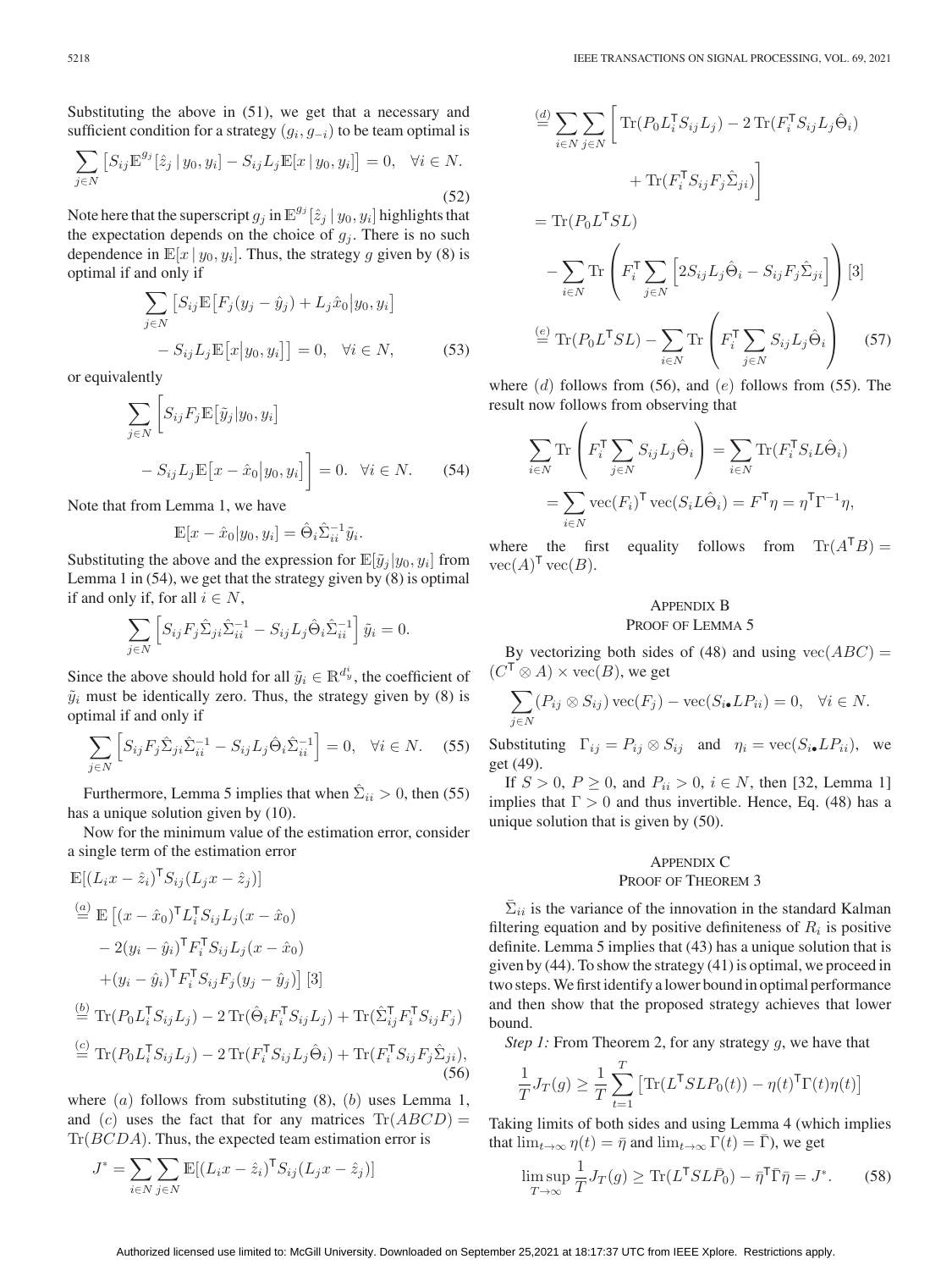*Step 2:* Suppose  $\hat{z}(t)$  is chosen according to strategy (44) and let  $J(t)$  denote  $\mathbb{E}[c(x(t), \hat{z}(t))]$ . Following (56) and (57) in the proof of Theorem 1, we have that

$$
J(t) = \text{Tr}(L^{\mathsf{T}} S L P_0(t))
$$

$$
- \sum_{i \in N} \text{Tr}\left(\bar{F}_i^{\mathsf{T}} \sum_{j \in N} \left[2S_{ij}L_j \hat{\Theta}_i(t) - S_{ij}\bar{F}_j \hat{\Sigma}_{ji}(t)\right]\right).
$$

From Lemma 4, we have that

$$
\lim_{t \to \infty} J(t) = \text{Tr}(L^{\mathsf{T}} SL\bar{P}_0)
$$

$$
- \sum_{i \in N} \text{Tr}\left(\bar{F}_i^{\mathsf{T}} \sum_{j \in N} \left[2S_{ij}L_j\bar{\Theta}_i - S_{ij}\bar{F}_j\bar{\Sigma}_{ji}\right]\right)
$$

$$
= \text{Tr}(L^{\mathsf{T}} SL\bar{P}_0) - \bar{\eta}^{\mathsf{T}}\bar{\Gamma}\bar{\eta} = J^*.
$$

Thus, by Cesaro's mean theorem, we get  $\lim_{T \to \infty} \frac{1}{T} \sum_{t=1}^{T} J(t) = J^*$ . Hence, the strategy (44) achieves the lower bound of (58) and is therefore optimal.

# APPENDIX D ONE-STEP DELAYED OBSERVATION SHARING

#### *A. Problem Statement*

In this section, we use the result of Theorem 2 to show the relationship between MTMSE filtering and control in delayed observation sharing model [26], [31], [32]. The notation used in this section is self-contained and consistent with the standard notation used in decentralized stochastic control.

Consider a decentralized control system with  $n$  agents, indexed by the set  $N = \{1, \ldots, n\}$ . The system has a state  $x(t) \in$  $\mathbb{R}^{d_x}$ . The initial state  $x(1) \sim N(0, \Sigma_x)$  and the state evolves as follows:

$$
x(t+1) = A(t)x(t) + B(t)u(t) + w(t),
$$
 (59)

where A and B are matrices of appropriate dimensions.  $u(t) =$  $\text{vec}(u_1(t),\ldots,u_n(t))$ , where  $u_i(t) \in \mathbb{R}^{d_u^i}$  is the control action chosen by agent i, and  $\{w(t)\}_{t\geq 1}$ ,  $w(t) \in \mathbb{R}^{d_x}$  is an i.i.d. process with  $w(t) \sim \mathcal{N}(0, \Sigma_w)$ . Each agent observes a noisy version  $y_i(t) \in \mathbb{R}^{d_y^i}$  of the state given by

$$
y_i(t) = C_i(t)x(t) + v_i(t)
$$
\n(60)

where  $\{v_i(t)\}_{t\geq 1}$ ,  $v_i(t) \in \mathbb{R}^{d_y^i}$ , is an i.i.d. process with  $v_i(t) \sim$  $(0, \Sigma_{v}^{i})$ . This may be written in a vector form as

$$
y(t) = C(t)x(t) + v(t), \tag{61}
$$

where  $C = \text{rows}(C_1, ..., C_n), v(t) = \text{vec}(v_1(t), ..., v_n(t)),$ and  $y(t) = \text{vec}(y_1(t),..., y_n(t)).$ 

*Assumption 1:* The primitive random variables  $(x(1), \{w(t)\}_{t\geq 1}, \{v_1(t)\}_{t\geq 1}, \ldots, \{v_n(t)\}_{t\geq 1})$  are independent.

In addition to its local observation  $y_i(t)$ , each agent also receives the one-step delayed observations of all agents. Thus, the information available to agent  $i$  is given by

$$
I_i(t) := \{ y_i(t), y(1:t-1), u(1:t-1) \}.
$$
 (62)

Therefore, agent i chooses the control action  $u_i(t)$  as follows.

$$
u_i(t) = g_{i,t}(I_i(t)),\tag{63}
$$

where  $g_{i,t}$  is the control laws of agent i at time t. The collection  $g = (g_1, \ldots, g_n)$ , where  $g_i = (g_{i,1}, \ldots, g_{i,T})$  is called the control strategy of the system. The performance of any control strategy  $q$  is given by

$$
J(g) = \mathbb{E}^g \left[ \sum_{t=1}^{T-1} \left[ x(t)^\mathsf{T} Q x(t) + u(t)^\mathsf{T} R u(t) \right] + x(T)^\mathsf{T} Q x(T) \right],\tag{64}
$$

where  $Q$  is symmetric positive semi-definite matrix,  $R$  is symmetric positive definite matrix, and the expectation is with respect to the joint measure on the system variables induced by the choice of  $q$ .

*Problem 4:* Given the system dynamics and the noise statistics, choose a control strategy g to minimize the total cost  $J(g)$ given by (64).

Problem 4 is a decentralized stochastic control problem. In such problems there is no separation of estimation and control (see, for example [32]). We show that this lack of separation is due to the fact that the MTMSE filtering strategy depends on the weight matrix of the estimation cost.

## *B. Equivalence to MTMSE Filtering*

We start with a basic property of linear quadratic models. Let  $P(1:T)$  denote the solution to the following backward Riccati equation.  $P(T) = Q$  and for  $t \in \{T-1, \ldots, 1\}$ ,

 $P(t) = Q + A^{\mathsf{T}} P(t+1) A$ 

$$
- A^{\mathsf{T}} P(t+1) B(R + B^{\mathsf{T}} P(t+1) B)^{-1} B^{\mathsf{T}} P(t+1) A.
$$

Define

$$
S(t) = R + BT P(t+1)B,
$$
  
\n
$$
L(t) = S(t)^{-1} (BT P(t+1)A).
$$

Then, we have the following.

*Lemma 6:* For any control strategy g, define

$$
J^{\circ}(g) = \sum_{t=1}^{T-1} \mathbb{E}[(u(t) + L(t)x(t))^\mathsf{T} S(t)(u(t) + L(t)x(t))].
$$
\n(65)

Then, a strategy g that minimizes  $J \circ (g)$  also minimizes  $J(g)$ .

*Proof:* Following [36, Chapter 8, Lemma 6.1], we can show that the total cost  $J(g)$  can be written as

$$
J(g) = \sum_{t=1}^{T-1} \mathbb{E} \left[ w(t)^{\mathsf{T}} P(t+1) w(t) + x(1)^{\mathsf{T}} P(1) x(1) \right] + \sum_{t=1}^{T-1} \mathbb{E} \left[ (u(t) + L(t) x(t))^{\mathsf{T}} S(t) (u(t) + L(t) x(t)) \right].
$$
\n(66)

The third term is equal to  $J<sup>\circ</sup>(g)$  and the first two terms do not depend on the control strategy g. Thus,  $J(q)$  and  $J^{\circ}(q)$  have the same argmin.

Now, we split the state  $x(t)$  into a deterministic part  $\bar{x}(t)$  and a stochastic part  $\tilde{x}(t)$  as follows.  $\bar{x}(1) = 0$ ,  $\tilde{x}(1) = x(1)$ , and  $\bar{x}(t+1) = A\bar{x}(t) + Bu(t), \quad \tilde{x}(t+1) = A\tilde{x}(t) + w(t),$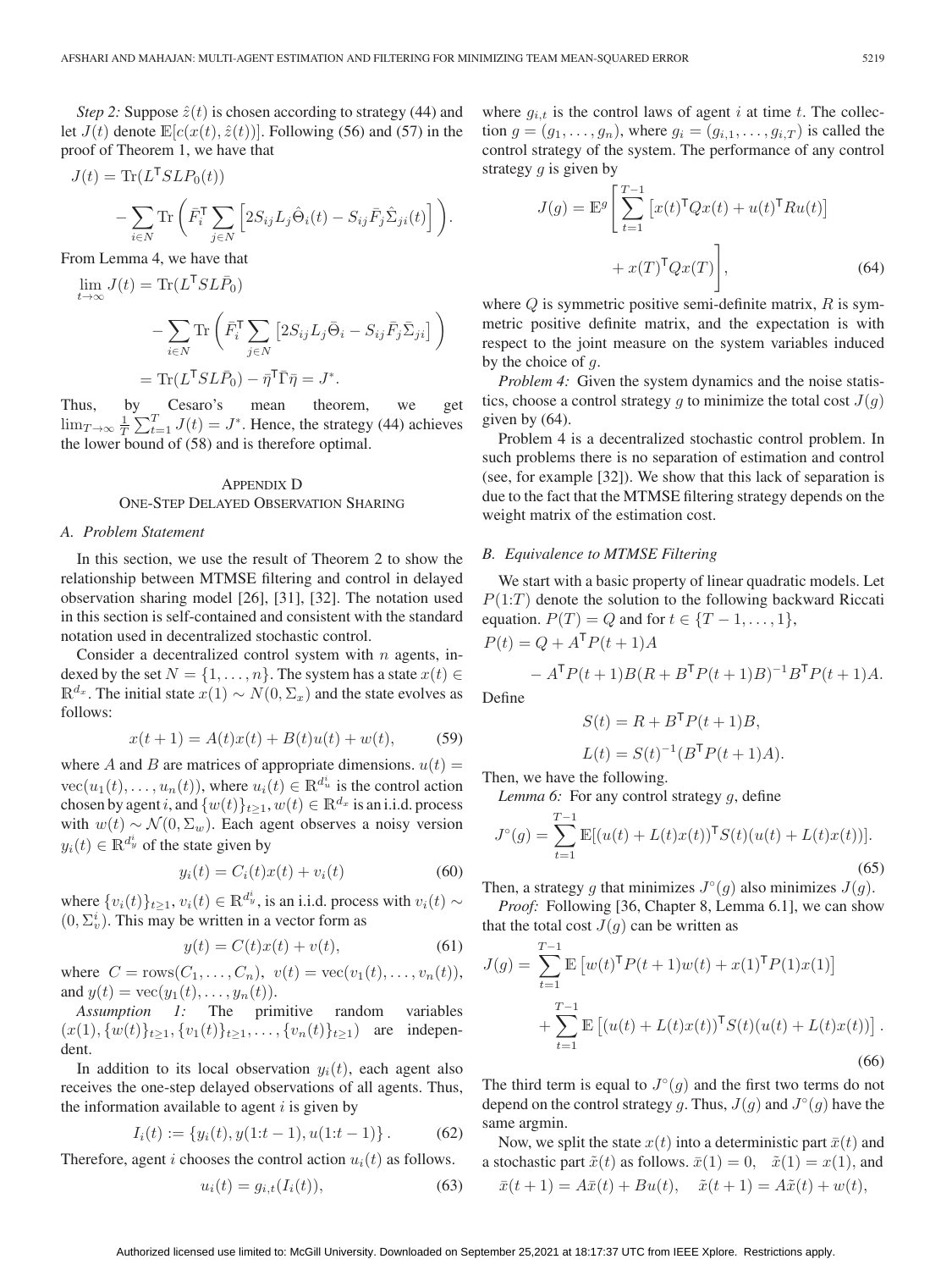$$
\bar{y}(t) = C\bar{x}(t), \qquad \qquad \tilde{y}(t) = C\tilde{x}(t) + v(t).
$$

Since the system is linear, we have

$$
x(t) = \bar{x}(t) + \tilde{x}(t) \quad \text{and} \quad y(t) = \bar{y}(t) + \tilde{y}(t).
$$

Note that  $\bar{x}(t)$  is a function of the past control actions, which are known to all agents. Now, for any control strategy g, define  $\hat{z}_i(t) = u_i(t) + L_i(t)\bar{x}(t)$ . Then, the cost  $J^\circ(g)$  may be written as

$$
\sum_{t=1}^{T-1} \mathbb{E}[(\hat{z}_i(t) + L(t)\tilde{x}(t))^{\mathsf{T}} S(t)(\hat{z}_i(t) + L(t)\tilde{x}(t))]. \tag{67}
$$

The process  $\{\tilde{x}(t)\}_{t\geq 1}$  is an uncontrolled linear stochastic process and the cost (67) is of of the same form as the weighted mean-square cost that we have considered in this paper.

Following [25], we define  $I_i(t) = {\tilde{y}_i(t), \tilde{y}(1:t-1)}$  which may be considered as the control-free part of the information structure.

*Lemma 7:* For any strategy g and any agent  $i \in N$ ,  $I_i(t)$  is equivalent to  $I_i(t)$ , i.e., they generate the same sigma algebra. $\Box$ 

*Proof:* The result follows from a similar argument as given in [37, Chapter 7, Section 3].

Since  $\tilde{I}_i(t)$  is equivalent to  $I_i(t)$ , we may assume that  $\hat{z}_i(t)$  is chosen as a function of  $\tilde{I}_i(t)$  instead of  $I_i(t)$ . Thus, Problem 4 is equivalent to the following MTMSE filtering problem.

*Problem 5:* Suppose *n* agents observe the linear dynamical system  $\{\tilde{x}(t)\}_{t\geq 1}$  and share their observations over a one-step delayed sharing communication graph. Thus, the information available at agent  $i$  is

$$
\tilde{I}_i(t) = \{\tilde{y}_i(t), \tilde{y}(1:t-1)\}.
$$

Agent *i* chooses an estimate  $\hat{z}_i(t)$  of  $\tilde{x}(t)$  according to an estimation strategy  $h_{i,t}$ , i.e.,

$$
\hat{z}_i(t) = h_{i,t}(\tilde{I}_i(t))
$$

to minimize an estimation cost given by (67).

Problem 5 is a MTMSE filtering problem and can be solved using Theorem 2. One can then take the solution of Problem 5 and translate it back to Problem 4 as follows.

*Theorem 4:* Let  $h^*$  be the optimal strategy for Problem 5, i.e.,

$$
h_{i,t}^*(\tilde{I}_i(t)) = -L_i(t)\hat{\tilde{x}}(t)
$$

$$
-F_i(t)(\tilde{y}_i(t) - \mathbb{E}[\tilde{y}_i(t)|\tilde{y}(1:t-1)]), \quad (68)
$$

where

$$
\hat{\tilde{x}}(t) = \mathbb{E}[\tilde{x}(t)|\tilde{y}(1:t-1)],
$$
  

$$
L(t) = \text{rows}(L_1(t), \dots, L_n(t)),
$$

and the gains  ${F_i(t)}$  are computed as per Theorem 2. Define strategy  $g^*$  as follows:

$$
g_{i,t}^*(I_i(t)) = h_{i,t}^*(\tilde{I}_i(t)) - L_i(t)\bar{x}(t),
$$
\n(69)

i.e.,

$$
g_{i,t}^*(I_i(t)) = - L_i(t)\hat{x}(t)
$$
  
- F\_i(t) (y\_i(t) - E[y\_i(t)|y(1:t-1), u(1:t-1)]) , (70)

where  $\hat{x}(t) = \mathbb{E}[x(t)|I^{\text{com}}(t)] = \bar{x}(t) + \mathbb{E}[\tilde{x}(t)|\tilde{y}(1:t-1)].$ Then  $g^*$  is the optimal strategy for Problem 4.

*Proof:* The change of variables  $\hat{z}_i(t) = u_i(t) + L_i(t)\bar{x}(t)$ implies that if  $h^*$  is an optimal strategy for Problem 5, then  $g^*$  given by (69) is optimal for Problem 4.

To establish (70), we need to show that  $\hat{x}(t)=\bar{x}(t) + \hat{\tilde{x}}(t)$ . Define,  $I^{\text{com}}(t) = \{y(1:t-1), u(1:t-1)\}\$ and  $\tilde{I}^{\text{com}}(t) =$  $\{\tilde{y}(1:t-1)\}\.$  Then by Lemma 7 we have,  $I^{\text{com}}(t)$  is equivalent to  $\tilde{I}^{\text{com}}(t)$ , i.e., they generate the same sigma algebra. The rest of the proof follows from the definition of  $\hat{x}(t)$ . We have

$$
\hat{x}(t) = \mathbb{E}[x(t)|\tilde{I}^{\text{com}}(t)]
$$
  
\n
$$
\stackrel{(a)}{=} \mathbb{E}[\bar{x}(t)|I^{\text{com}}(t)] + \mathbb{E}[\tilde{x}(t)|\tilde{I}^{\text{com}}(t)]
$$
  
\n
$$
\stackrel{(b)}{=} \bar{x}(t) + \hat{\bar{x}}(t),
$$

where (a) follows from state splitting and  $I^{\text{com}}(t) = \tilde{I}^{\text{com}}(t)$ and (b) follows from the fact that  $\bar{x}(t)$  is a deterministic function of  $I^{\text{com}}(t)$ .

The main take away is as follows. By a simple change of variables we showed that the one-step delayed observation sharing problem is equivalent to a MTMSE filtering problem, where the weight matrix  $S(t)$  of the estimation cost depends on the backward Riccati equation for the cost function. The MTMSE filtering strategy depends on the weight matrix  $S(t)$  and that is the reason why there is no separation between estimation and control. Nonetheless, the optimal gains can be computed as follows.

- 1) Solve a Riccati equation to compute the weight functions  $S(1:T)$  and gains  $L(1:T)$ .
- 2) Solve a Kalman filtering equation (which does not depend on  $S(1:T)$ ) to compute the covariances  $\Sigma(t)$  and  $\Theta(t)$ defined in Theorem 2.
- 3) Use  $S(t)$ ,  $L(t)$ ,  $\hat{\Sigma}(t)$ , and  $\hat{\Theta}(t)$  to obtain the optimal gains  $F_i(t)$  by solving a system of matrix equations.
- 4) Using Theorem 4 above, we can write the optimal strategy  $g_{i,t}^*$  in terms of  $F_i(t)$  and  $L_i(t)$ .

#### ACKNOWLEDGMENT

The authors would like to thank Peter Caines, Roland Malhame, and Demosthenis Teneketzis for useful discussion and feedback.

#### **REFERENCES**

- [1] M. Afshari and A. Mahajan, "Team optimal decentralized state estimation," in *Proc. IEEE Conf. Decis. Control*, 2018, pp. 5044–5050.
- [2] R. Radner, "Team decision problems," *Ann. Math. Statist.*, vol. 33, no. 3, pp. 857–881, 1962.
- [3] R. E. Kalman, "A new approach to linear filtering and prediction problems," *J. Basic Eng.*, vol. 82, no. 1, pp. 35–45, Mar. 1960, doi: [10.1115/1.3662552.](https://dx.doi.org/10.1115/1.3662552)
- [4] S. M. Barta, "On linear control of decentralized stochastic systems," Ph.D. dissertation, Dept. of Electrical Engineering and Computer Science, Massachusetts Inst. Technol., 1978.
- [5] M. S. Andersland and D. Teneketzis, "Measurement scheduling for recursive team estimation," *J. Optim. Theory Appl.*, vol. 89, no. 3, pp. 615–636, Jun. 1996.
- [6] R. E. Lucas, "Expectations and the neutrality of money," *J. Econ. Theory*, vol. 4, no. 2, pp. 103–124, Apr. 1972.
- [7] S. Morris and H. S. Shin, "Social value of public information," *Amer. Econ. Rev.*, vol. 92, no. 5, pp. 1521–1534, 2002.